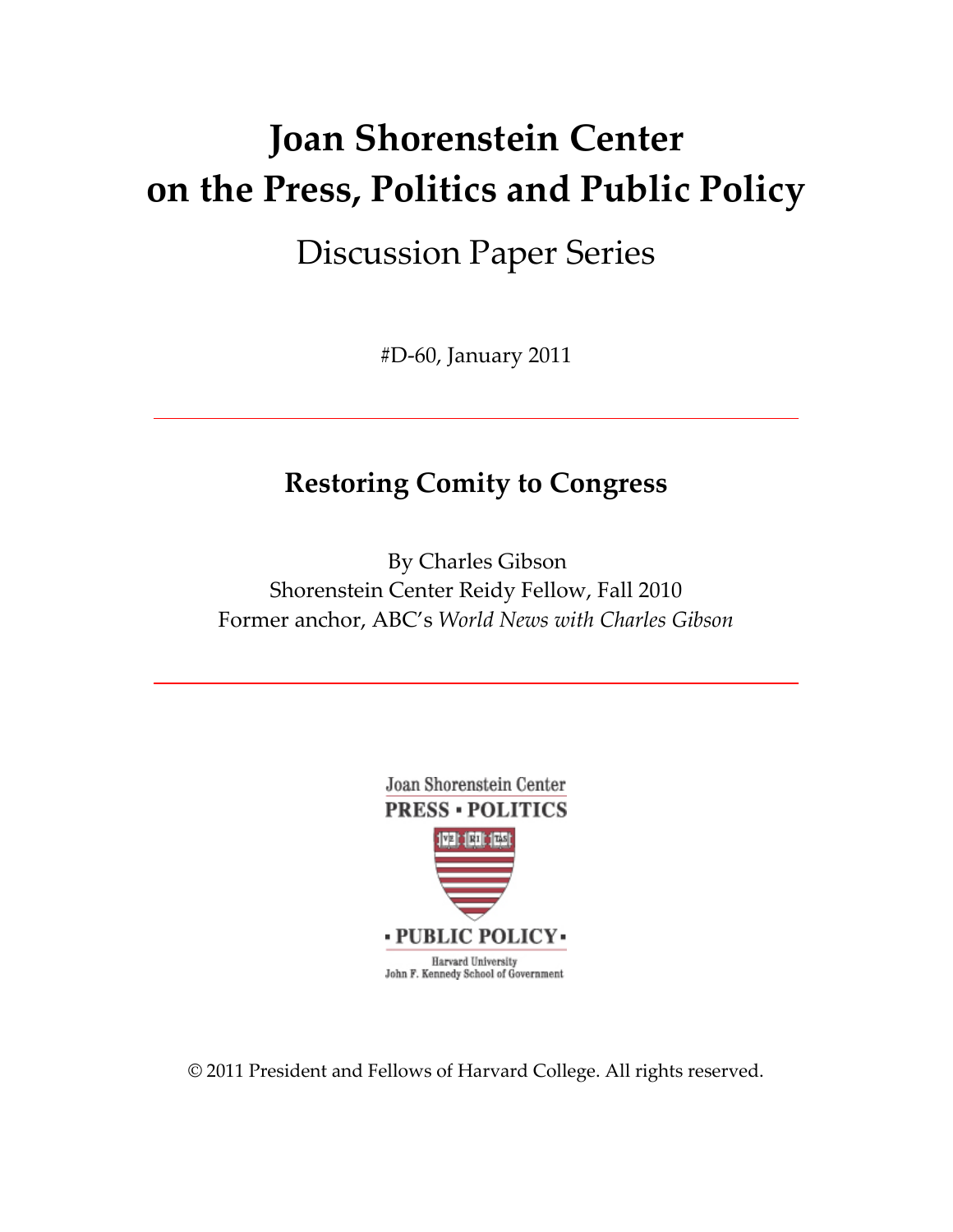It should not be surprising that long‐time members of Congress talk nostalgically about "the old days" when friendships between Democrats and Republicans were commonplace, not the exception but the rule. They tell the story of Dan Rostenkowski, then a new Democrat in the House, driving home to Chicago every weekend with Republicans Bob Michel and Harold Collier. They would leave Thursday night, drive through the night, one at the wheel, another keeping the driver awake, and the third sleeping in the back of the station wagon. They would return Sunday night with the same arrangement. That was in the 1960s when members were reimbursed for only a few trips home each session of Congress. Those three members of opposing parties forged friendships that transcended any ideological battles as all three, particularly Rostenkowski and Michel, rose to leadership positions in the House. (1) Then there were the early 1970s when George McGovern would take the floor of the Senate and rail against the Vietnam war claiming the Senate "reeked of blood," and Bob Dole, a wounded veteran of World War II, would answer him in Senate speeches every bit as strident. The two would later be spotted walking arm‐in‐arm, laughing, the best of friends. (2) In the 1980s, two old Irish ideologues, Ronald Reagan and Tip O'Neill, one fiercely conservative, the other an unreconstructed liberal, fought a "battle over the nation's soul." As Reagan's tax‐cutting proposals were debated in the House, O'Neill, speaking of the president, said, "He has no concern, no regard, no care for the little man of America. And I understand that. Because of his lifestyle, he never meets those people." The president responded, calling O'Neill's statement "sheer demagoguery." The president called Tip the next day to smooth the waters and Tip said, "Old buddy, that's politics. After 6 o'clock we can be friends, but before 6, it's politics."(3) Writing in *U.S. News & World Report* in 2004, just after Reagan's death, Gloria Borger quotes Rostenkowski telling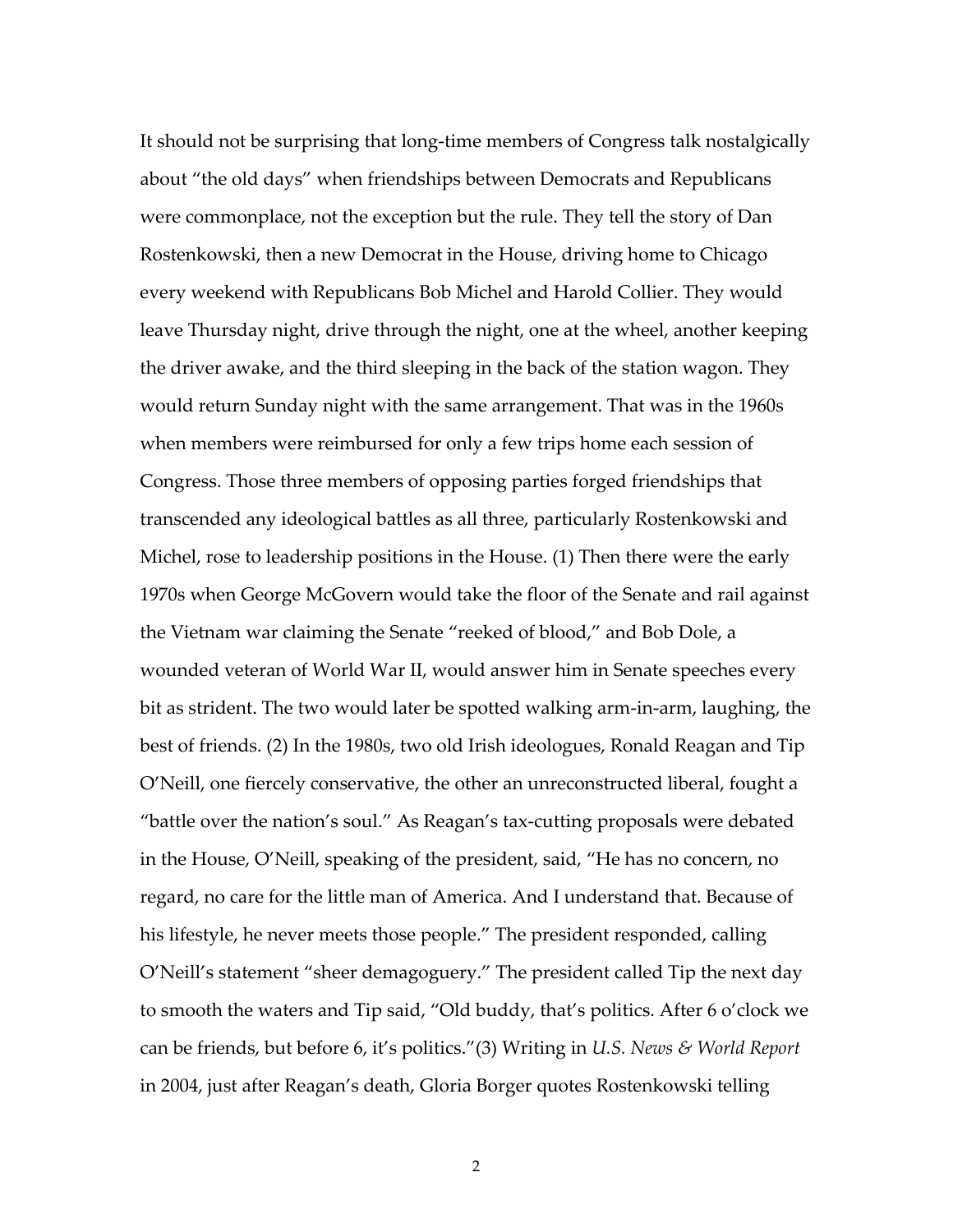stories about how the president would invite Democrats to the White House "after six."

"Hell," Rosty recalls, "Reagan used to have six or seven of us over to the White House just to tell jokes." One time, "Reagan wore that plaid sports jacket, and he offered me Campari. I told him if he didn't have any gin, I would go out and buy some." Then it was down to business. "I told him, You and I can write some history," recalls the chairman of the tax‐writing committee. It was the beginning of tax reform. "It's so sad now," says Rosty. "These people (in Washington) are so angry they don't even talk to each other." Not even after 6 o'clock. (4)

But such stories are of the old days. The practice of spirited politics by day and friendship by night is long gone. The sense of common purpose that might, at times, outweigh partisan difference seems a distant memory. In separate conversations during a single night recently in Washington, Joe Califano, who was a pivotal part of both the Johnson and Carter administrations, and Bill Frist, who was the Republican Majority Leader in the Senate, used exactly the same words to describe the current political atmosphere. "Washington," they both said, "is a broken city."(5)

They point to the political polarization that pervades the Capitol. They and other long‐time participants in the Washington scene acknowledge polarization is nothing new in American government. It existed to varying degrees throughout the country's history. However, there are now a number of factors, both social and structural, that deepen traditional political divisions in Washington and serve to undermine not only political cooperation and compromise, but also basic comity and even civility. As a result of deep political hostilities, members of the House and Senate have come to consider themselves politicians first and legislators second.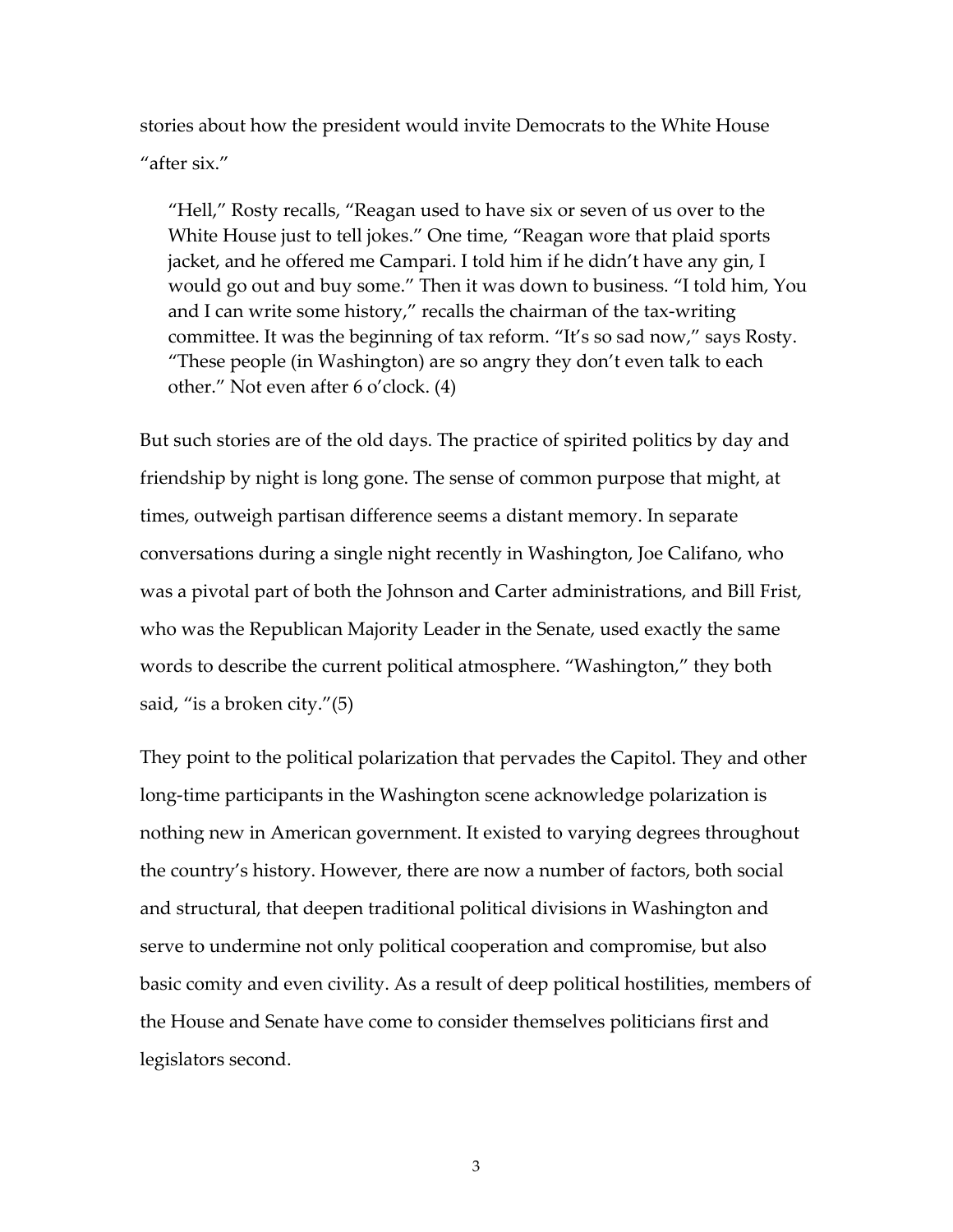George Wallace made the argument during the 1968 presidential election that there was not a "dime's worth of difference between the two parties." At the time, vote analyses of both House and Senate, while not proving his point, at least found a far greater degree of overlap between Democratic and Republican voting patterns than exist today.

Party‐line voting in the House and Senate at the mid‐point of the current decade (the  $108<sup>th</sup>$  Congress) was twice as great as it was in 1973 (the  $93<sup>rd</sup>$  Congress). (6) That difference bears out whether voting patterns are measured by interest group ratings, ideology scores, roll call summaries, DW Nominate scores (a favorite of political scientists that may be inexplicable to the average voter) or party unity scores. Indeed, in measuring political differences by these various scoring methodologies, even the most liberal Republican in the House of Representatives in the  $108<sup>th</sup>$  Congress (Jim Leach, R-IA) had a more conservative voting record than did the most conservative of Democrats (Ken Lucas, D‐KY). (7)

Political scientists McCarty, Poole and Rosenthal in their book *Polarized America* conclude that the two parties are more polarized than at any time since Reconstruction. "Over the past 30 years, the parties have deserted the center of the floor in favor of the wings." (8) Hacker and Pierson in their book *Winner Take All Politics* point out that it would be logical to assume the parties are polarized because voters are polarized. But many who have studied the subject point out that is not the case, that activists in the two parties have moved further apart, "But the ideological polarization of the electorate as a whole  $-$  the degree of disagreement on left‐right issues overall — is modest and has changed little over time. Polarization primarily reflects not the growing polarization of voters, but the declining responsiveness of American politicians to the electoral middle." (9)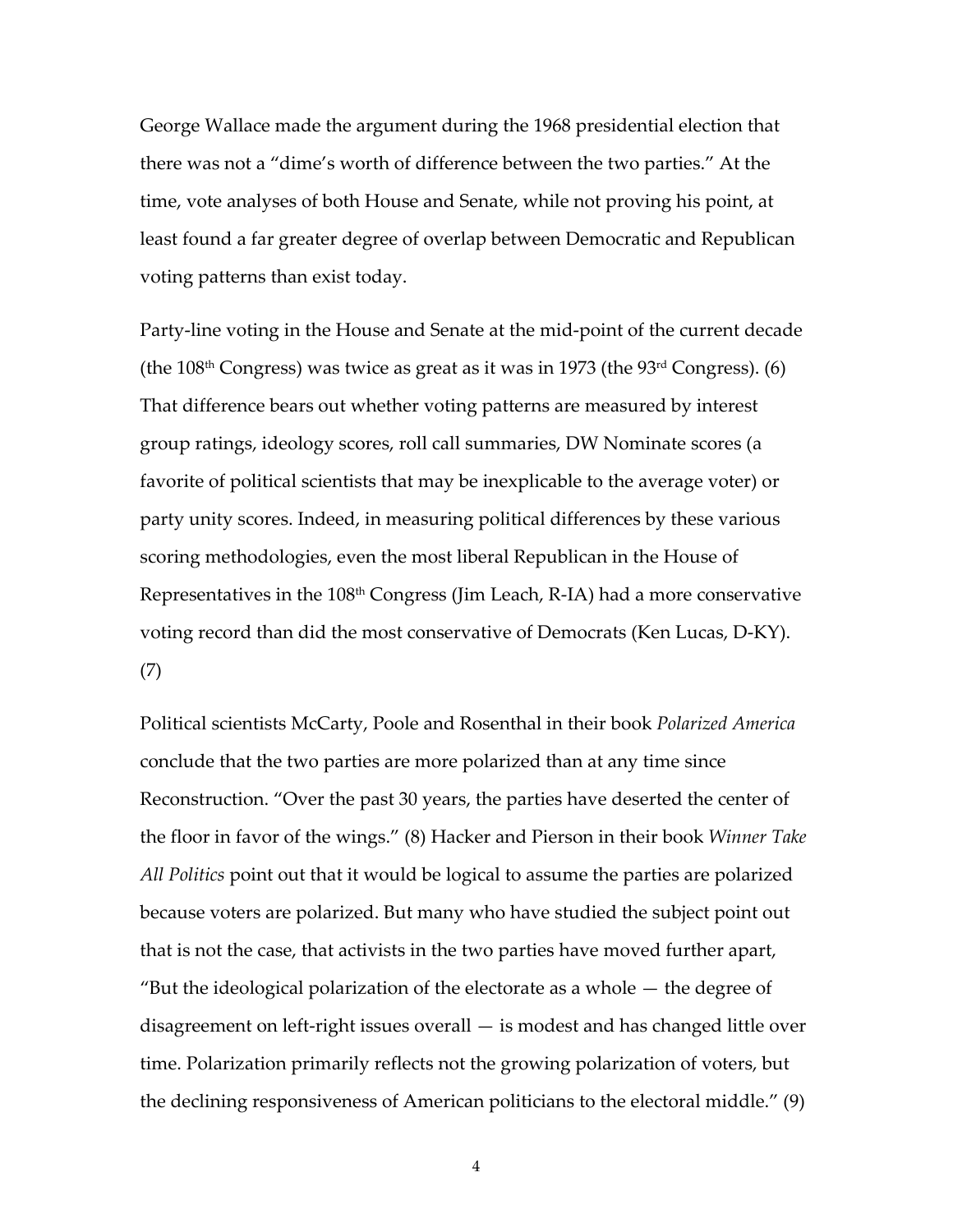Or in the words of Jim Leach, former Republican congressman from Iowa, "…the most under‐represented group in the American population…in the House of Representatives today is the majority of the American people. The great center." (10) Retiring Senator Evan Bayh agrees, "…moderation and independence are punished rather than rewarded at a time when I think most of the voters are looking for those two qualities." (11)

There is agreement among political scientists on the timing of polarization, the effects of it and the ways to measure it. The political science literature is littered with explanations of how polarization has developed in recent years, and what effect it has had on the ability of the Congress to legislate. There is no agreement, however, on the causes of it. Many explanations are put forth regarding *why* polarization has increased so markedly. No single cause can be isolated as primarily responsible.

There is the gerrymandering argument. The political party in the majority in state legislatures in most instances controls the redistricting of congressional districts following each decennial census. There are estimates that following the redistricting of the 2000 census approximately 380 House seats were generally "safe" for one party or the other leaving only about 55 seats that are considered competitive. It has been proven that members representing safe congressional districts must be more concerned with winning their party's primary than the general election. Thus those members from safe‐seat districts become more philosophically liberal if they represent Democratic districts and conservative if they represent Republican districts. There is no incentive to move to the philosophical center since their challenge is most likely to come from their party's largely uncompromising base. Sean Theriault quotes Sam Nunn, former Democratic Senator from Georgia and a centrist, as saying, "Both political parties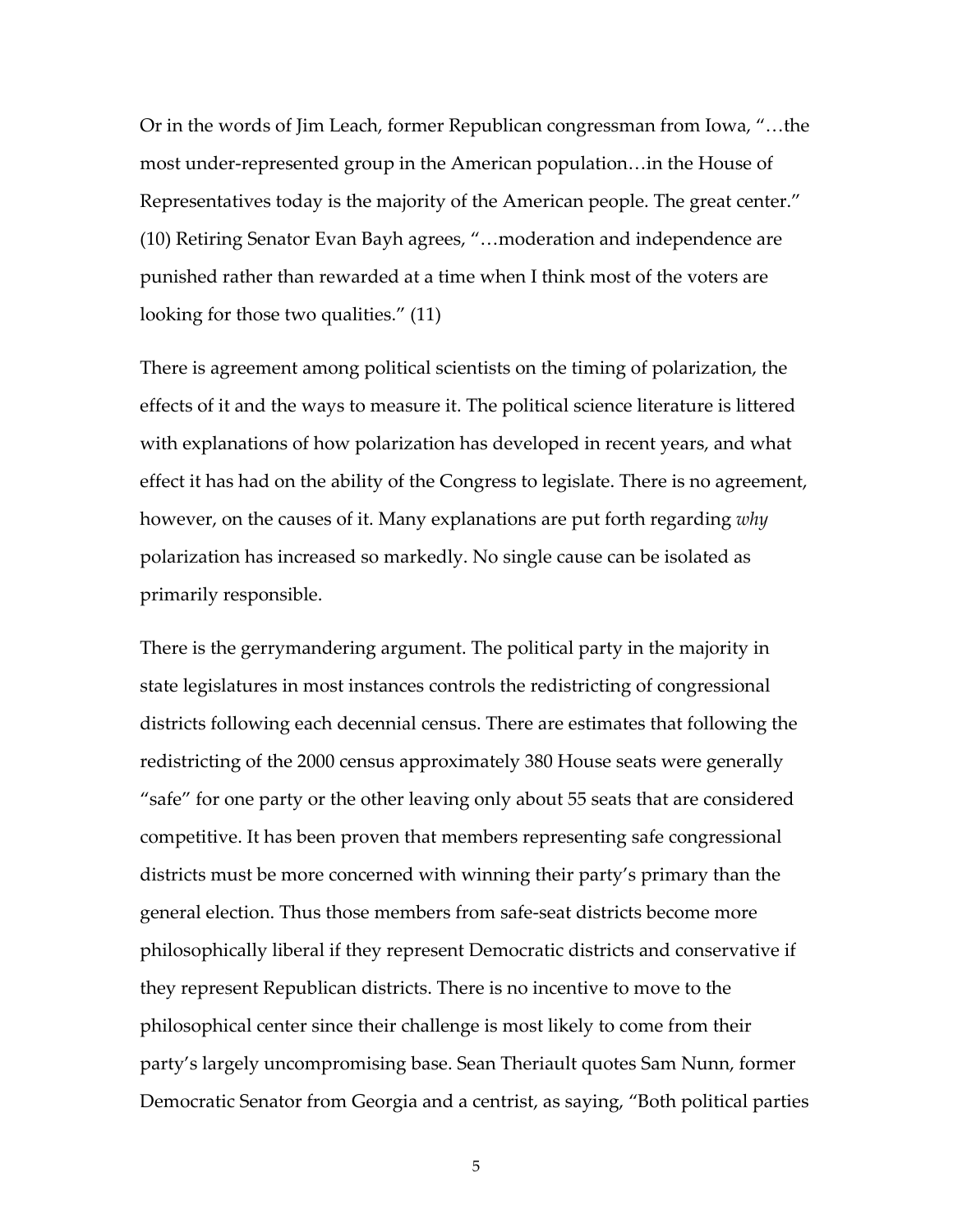have engaged in basically rigging congressional districts to the point where they are absolutely safe districts for one party or the other, and I think that's detrimental to the kind of dialogue we need for bipartisanship." (12) Critics of this argument, however, point out that it does not account for the fact that the Senate has become almost as polarized over the past 35 years as has the House and, of course, Senators are elected statewide.

Constituency changes have occurred as politically like‐minded people have migrated into states and communities where others are in concert with their political point of view. There are fewer "swing states" in presidential elections than in past years, and fewer voters split their tickets between parties. In the 1976 Carter‐Ford election just under 27 percent of voters lived in counties where one of the candidates received 60 percent or more of the vote. In the 2004 Bush‐Kerry election that number was over 20 percent higher — 48.3 percent. (13) Some political scientists attribute the phenomenon to the rise of social issues such as abortion, gay marriage, gun control and the like but the fact remains there is a growing "regionalism" in American voting patterns.

Reduced voter turnout has also played a role. Off‐year primary participation has steadily decreased since 1960 and, today, less than 20 percent of eligible voters show up, (14) which means that a candidate can gain a nomination with the support of less than 10 percent of the total electorate. Extreme partisans are the ones who are most likely to vote in a primary (15), so it is their votes in one‐sided states and districts that effectively determine who will be elected to the House and Senate. Not surprisingly, candidates increasingly cater to voters on the wing of the party.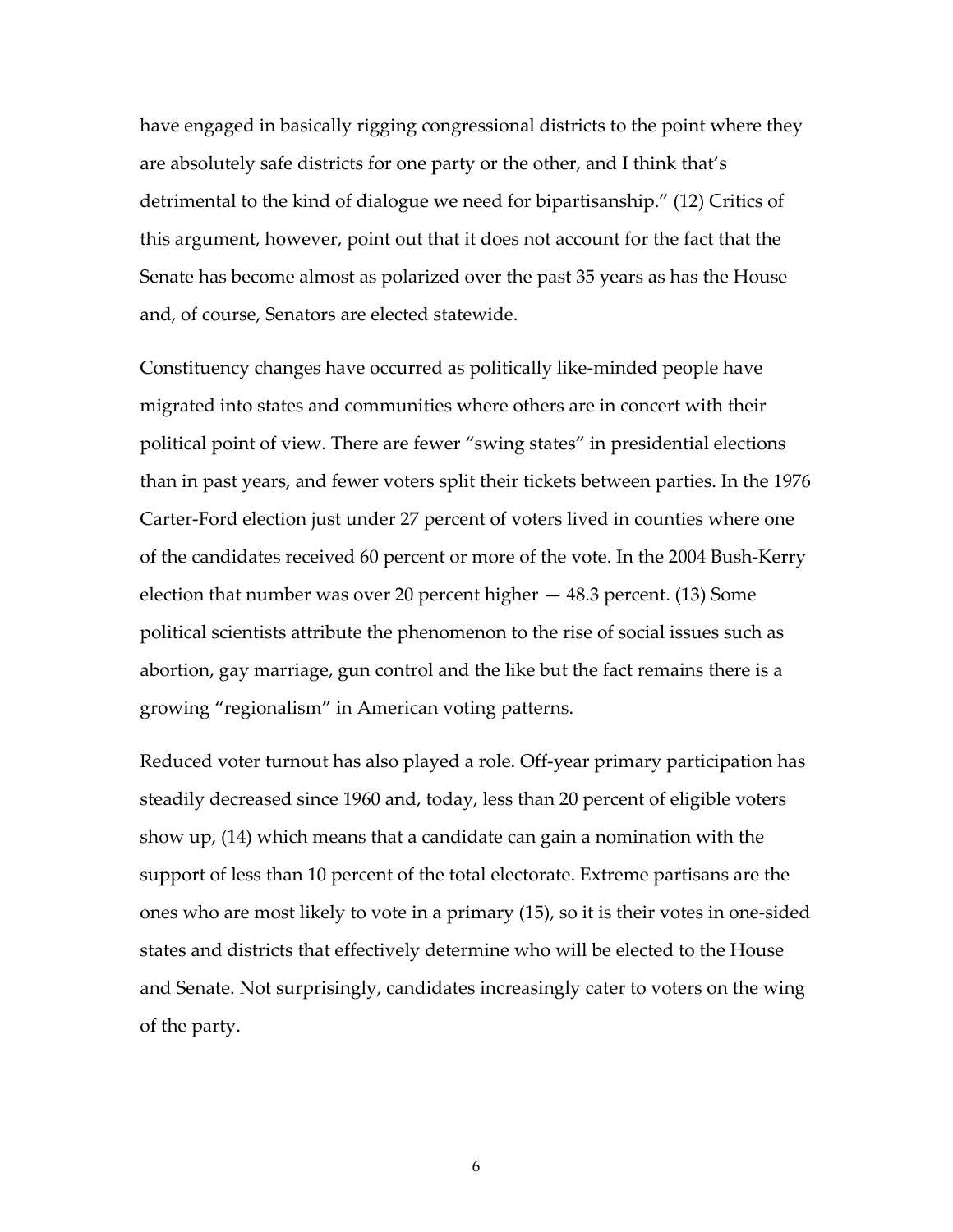Radio and television have played a part with the development of channels espousing a distinct point of view that enables an audience to hear only news that enforces their already developed political prejudices and thus become stronger partisans.

Institutional changes in the Congress have diminished the importance of committees and individual members and centered power in an ever-morepartisan leadership. King and Zeckauser of Harvard demonstrate, "In the House and Senate, rank‐and‐file members who are more extreme are more likely to be elected to the leadership." (16) The demands on leadership to raise money for their party and to define for voters a national set of party priorities have tended to exacerbate partisanship.

The principal effect of all these causes has been to increase polarization and to give the country political parties increasingly locked into ideological rigidity and less willing to compromise with the other side. Political success – winning elections and gaining power in Washington – seems now of greater importance to each of the parties than the practicalities of governing. Politics today encourages confrontation over compromise.

Many issues that need resolution, resolution that would require compromise, get sacrificed in the name of party unity. The impression is that by holding steadfast to party principles success will come in the next election.

As a result, the partisanship that divides Washington has kept Congress in recent years from progress on a whole host of issues such as the deficit, balancing the budget, controlling health care costs, reforming immigration laws, securing the country's borders, revising Social Security and Medicare to ensure those programs' long‐term solvency, campaign finance reform, reducing the country's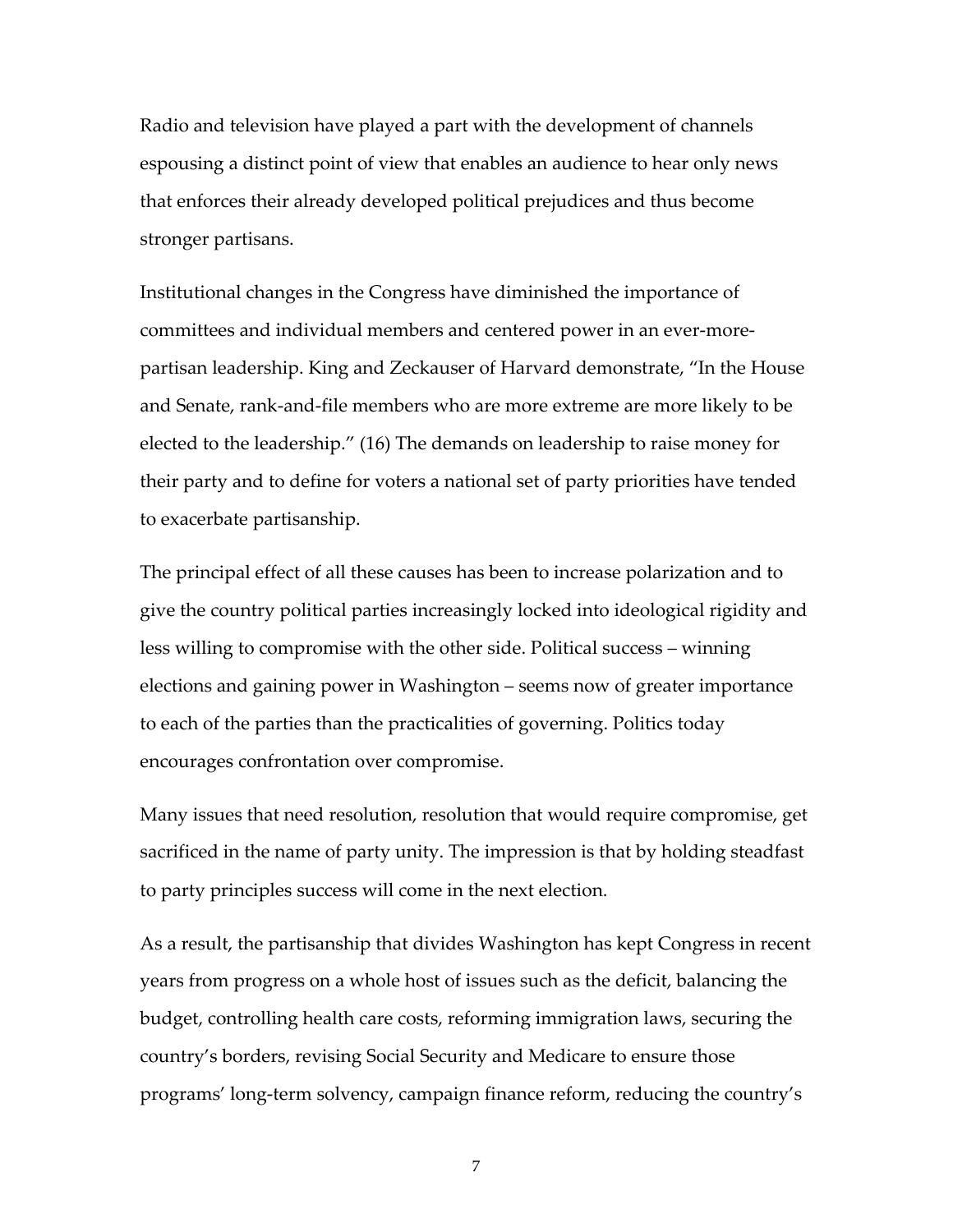dependence on foreign oil, and global warming. Indeed, lower level presidential appointments to the federal bench can be held up for purely partisan political purposes.

Some veterans on Capitol Hill point to the Republican takeover of the House of Representatives in 1994, and the Speakership of Newt Gingrich, as the beginning of the climate of hostility that pervades Capitol Hill to this day. But that climate began before Gingrich. He used it and intensified it for his own political purposes. Republicans do not dispute that was the era, the 1980s and early 1990s when today's bitter feelings on Capitol Hill began, but they argue Democrats were just as much at fault as Gingrich. Indeed, they say the Democrats played right into Gingrich's hand.

Mike Johnson worked as a top aide to Minority Leader Bob Michel for years.

You can blame Newt for a lot, but there was a good bit of that going on already particularly with Jim Wright. Jim Wright was a tyrant. He was awful. Jim Wright tightened up on the committee process, skewed the ratios, tightened the screws on the House floor on being able to offer amendments. He pretty much ran the table on the modern type of polarization in the way the House was managed. Wright was an imperial Speaker. He contributed as much to the stridency and the alienation as Newt did. Newt was smart enough to take advantage of it and smart enough to go to our guys and say, "Are you going to continue to be treated like this?" (17)

Indeed, Gingrich chafed mightily at what he and other like‐minded Republicans perceived to be the willingness of his party to accept its minority status. Since the mid‐1950s, Democrats had controlled the House for over 30 years, the Senate for most of those years as well.

George Kundanis has worked in the offices of Democratic House leaders for years, and now serves as Nancy Pelosi's top aide.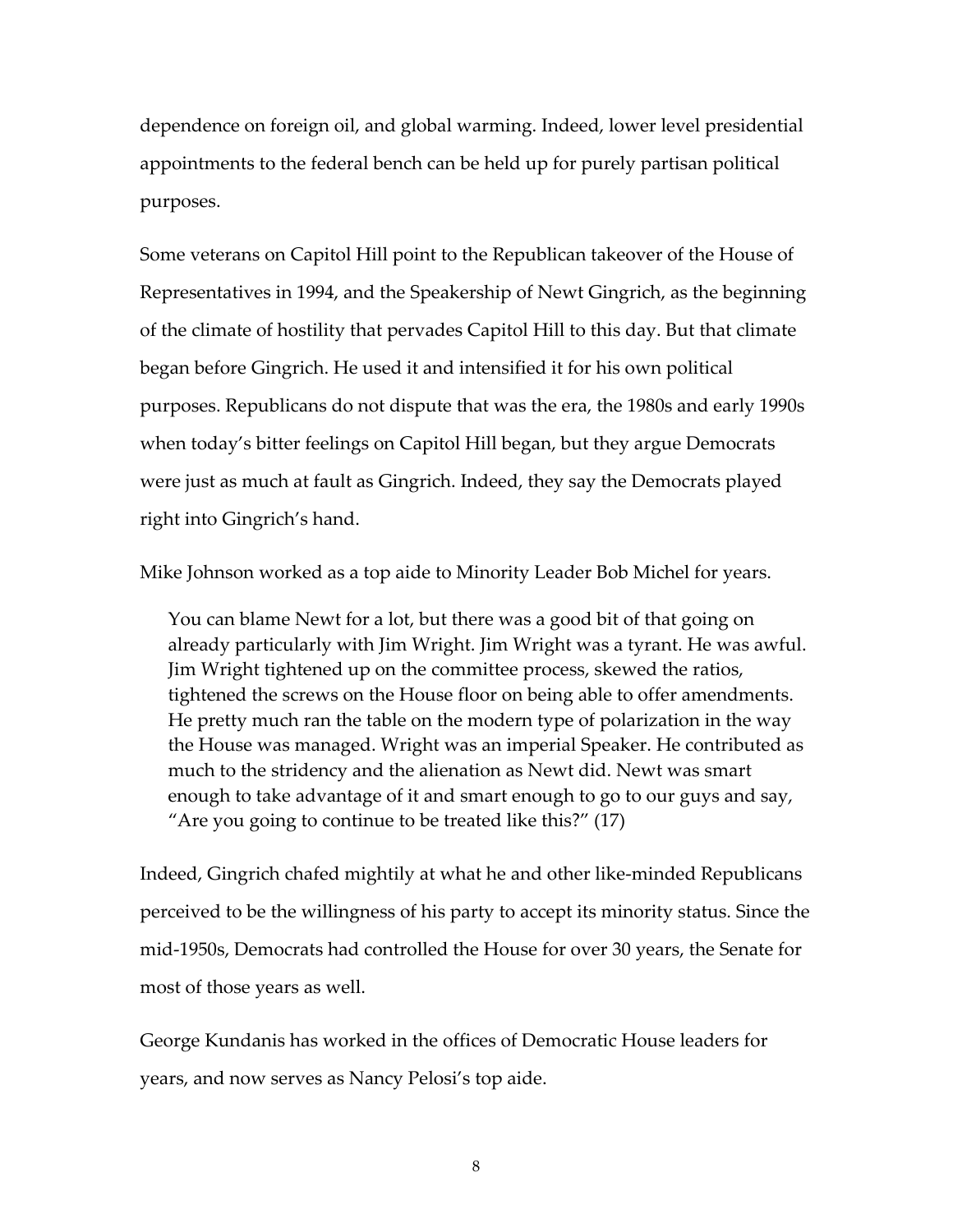We would interact with the Republican leadership on controversial bills and they would sort of explain to us…that the conflict level would be reduced dramatically if we (would) provide for a certain amendment, so we would provide for that amendment because there was no reason for us to invite conflict if we thought we were going to win ultimately anyway. (18)

There was a spirit of comity, a spirit of cooperation with the Democrats by a Republican Party that had been beaten over and over at the polls in congressional elections, and a Democratic Party conceding just enough to the opposition that Republican members could go home and claim achievements in amending and influencing bills. There was also a spirit of cooperation among leadership that dated back to the Eisenhower era. Former Senate Majority Leader Tom Daschle points out that Ike "brought down the (Republican and Democratic) leadership once a week, Tuesday mornings, and they'd talk about what they were going to do that week." (19) There was an unwritten rule that leadership of one party did not campaign against leadership of the other. (20) Sam Rayburn and the Republican Minority Leader Joe Martin of Massachusetts were so close that when Rayburn was asked if he'd campaign against Martin, he said, "Hell, if I lived up there, I'd vote for him." (21) When Republican Minority Leader Bob Michel's Illinois district was changed after the 1990 census, the then‐ retired Tip O'Neill was asked if he wanted Michel beaten. "If it's close, and Bob loses, I'll pay for the recount." (22) The kind of example Dan Rostenkowski cited of Ronald Reagan inviting Democratic leaders in for drinks had been practiced for years by presidents and congressional leaders as well.

Senator and former Republican presidential candidate John McCain:

In the evenings, literally every evening, they would convene in a room in the Russell Senate Office Building, Lyndon Johnson, Hubert Humphrey, Everett Dirksen, several other [Democrats and Republicans] names…and it was called the Board of Education, and they would have drinks. And sometimes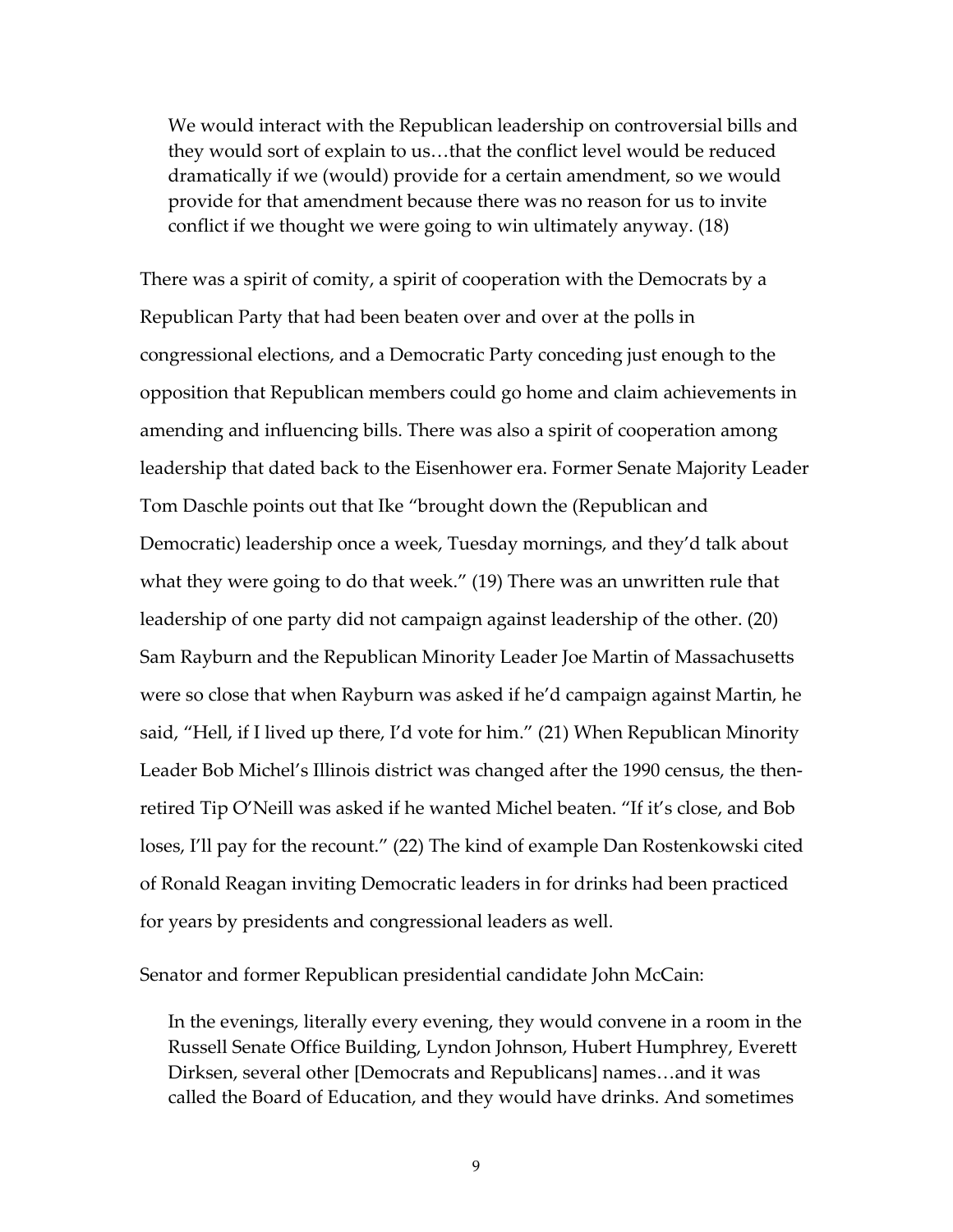they would drink to…excess. But they would use that time not just to socialize but to really get work done. (23)

Charlie Johnson observed the House of Representatives for over 30 years from the Parliamentarian's office, eventually becoming the Parliamentarian of the

House:

In '64, John McCormick met with Charlie Halleck and then Gerry Ford every week. Carl Albert and John Rhodes and then Tip and John Rhodes and then Tip and Bob Michel and so it was fine until Newt came along and Gephardt was Minority Leader and there was profound mistrust between the two of them. (24)

Bob Michel was the Republican leader in the House for years:

Republican and Democratic leaders have quit meeting regularly as I did with Speaker Tom Foley and Speaker Tip O'Neill in the 1980s, and some have simply quit talking at all. (25)

Indeed, Gingrich, when he arrived in the House, had found the clubby atmosphere and what he felt were the Democratic high‐handed tactics politically repugnant. Gingrich advanced the idea that Republicans could actually be in the majority. But to get there would require drastic action.

Again, George Kundanis:

The lure that Newt provided was that "you could be in the majority," and so he said the way to do it was to destroy the institution and engage in combat. (26)

Steny Hoyer is the second-ranking Democrat currently in the House of

Representatives.

His theory was that they (the Republicans) had cooperated with the Democrats in trying to make Congress work. And as long as they did, and as long as the public perceived the Congress as "working"…that there would be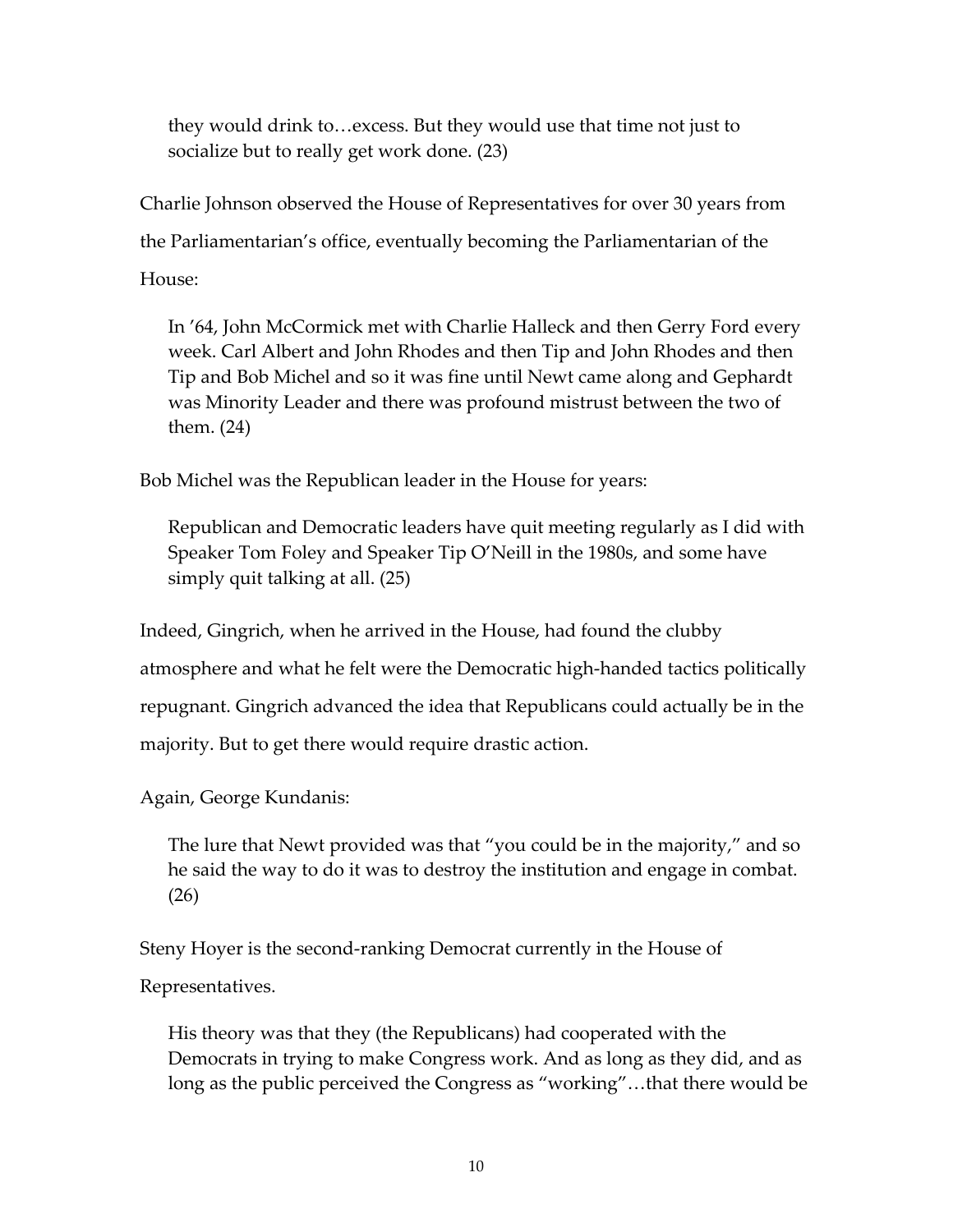no reason to change the leadership. So he undertook…confrontation and the creation of the schism and the chasm between Republicans and Democrats…and he tried to make a good and evil comparison. Gingrich believed as a political strategy having a positive constructive relationship was antithetical to the success of his party. (27)

#### George Kundanis:

He was always of the mind — "let's go after them and let's find out stuff about their backgrounds," private investigators, you know, dig up dirt, try to knock off as many of them, create a vision of a culture of corruption. (28)

Gingrich and a number of like‐minded Republicans who came into the House in the 1980s pursued the strategy with remarkable success. To a large degree there was already a "culture of corruption." In 1980, for example, the Abscam scandal dominated national news coverage as six members of the House and one Senator were caught in a video-taped sting operation taking bribes. Gingrich built on that image and argued that the House as a whole, after more than 35 years of uninterrupted Democratic control, had become corrupt. Jim Wright was brought down by a scandal involving the sales of a book he had authored. Bill Gray of Pennsylvania who was part of the Democratic leadership suddenly resigned from the House before a rumored scandal became public. Tony Coelho of California resigned as well after accusations that he had received favorable terms on a loan from Democratic party loyalists. Then in 1991 came a report from the GAO that a majority of members of the House had written checks that overdrew their accounts at the House bank. Never mind that the House bank was a cooperative, that no one was losing money, that the accounts were always made whole when the members' next check came in, Gingrich saw the report as an opportunity to further paint the House as corrupt. "Rubbergate" as it became known, became another issue that pervaded national news coverage. Gingrich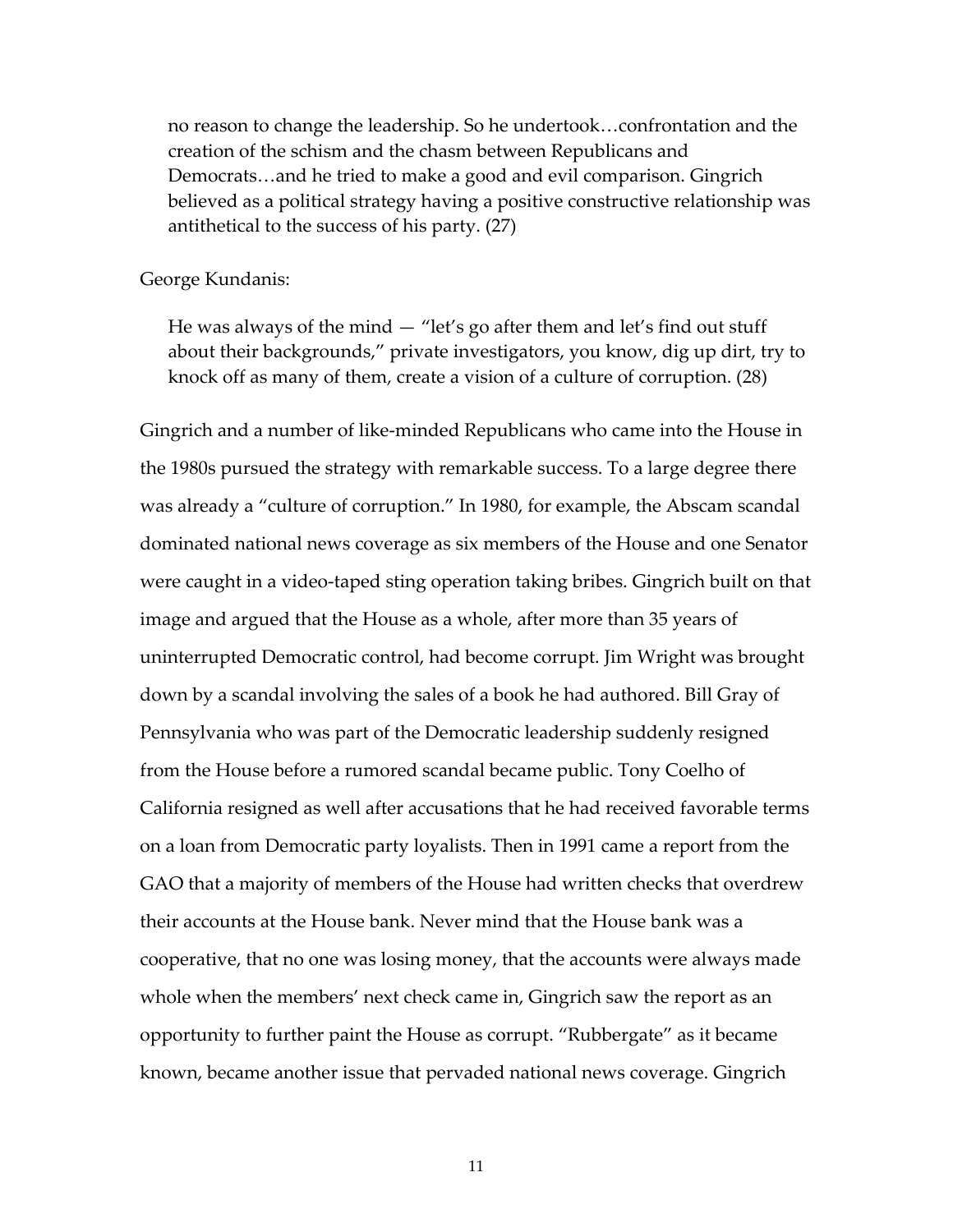insisted on the naming of names of members of Congress, including those in his own party, who had overdrawn accounts at the bank.

### George Kundanis:

Newt blew it up and insisted on the naming of everybody. That was incredibly divisive. People quit in droves but he needed that as another one of the elements of the culture of corruption. You know, roll the grenade in there even if it blows our own people up. The members felt that the other side really wanted their personal career destruction, not just "beat 'em on the issues." It's impossible to argue with the results. It obviously worked. And so he gets in to the majority and now it's 1994, 1995, and he's got a majority. Okay, where's the comity? Why would there be any comity? He sort of took an Uzi and sort of indiscriminately took out people who were innocent, people who were guilty, and now we're going to be friends? It's just not going to happen. (29)

Jim Leach, for 30 years, was a moderate Republican voice in the House:

The politics of corruption. That's really where (the bitterness) started with Newt going after Jim Wright and Jim Wright being caught by surprise. It proved to Newt and later to Democrats who adopted the same tactics how successful you could be with personal attacks… against leaders. (30)

In the Balz and Brownstein book *Storming the Gates*, Gingrich himself

acknowledged much of what led to the harsh Democratic concerns.

Gingrich believed that saving the House required him first to destroy its credibility with the public.

Q: You had to bring it down…to start over?

G: Yes, I always thought that.

G: The number‐one thing we had to prove in the fall of 1990 was that, if you decided to govern from the center, we could make it so unbelievably expensive you couldn't sustain it. (31)

Regardless of who started it, who was wrong, or who was most culpable, there is no question the events of those years, and the tactics employed, first by Jim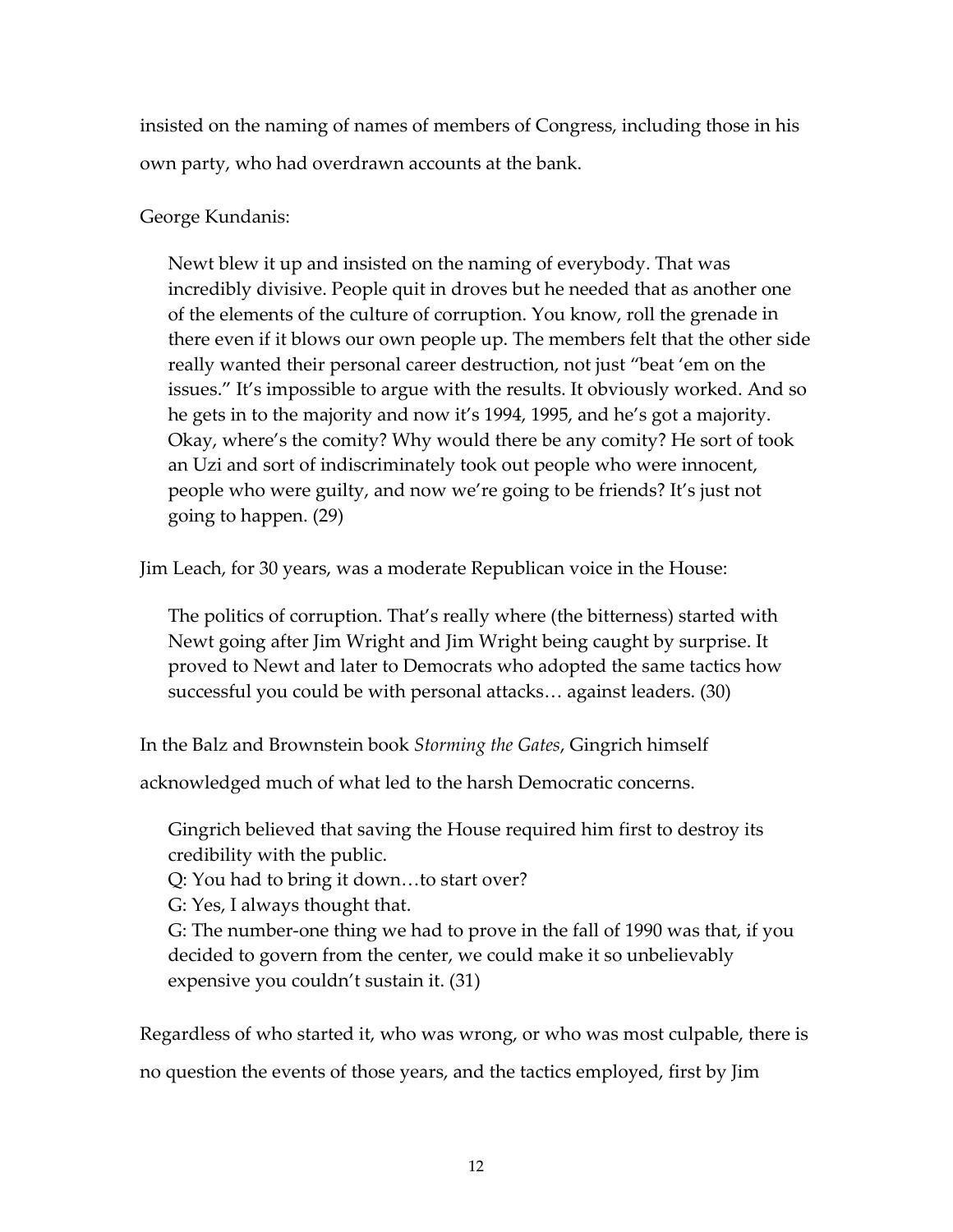Wright and then by Newt Gingrich, poisoned the well and began an era of bad feelings that still exists today. Some even argue that had not the divisions existed that were born of that era, impeachment proceedings against President Clinton could have been avoided. That is debatable. What is not debatable is that those proceedings, which preoccupied the Congress for almost a year, and which revolved around actions of the president that even many Republicans now acknowledge were never of significant magnitude to warrant impeachment, made the atmosphere in Washington even more poisonous.

Personal resentments and residual hostility that developed then might have been overcome in the years since if there were a spirit of comity, or civility, or of personal understanding between members. But members will tell you it does not exist today. Interaction, socialization, fraternization between members of the opposite parties is at an "all‐time low." Ray LaHood, a Republican from Illinois, served in the Congress and is now Secretary of Transportation. "I think it's as bad as any time during the 14 years I was there (on Capitol Hill)." (32)

The lack of contact and the lack of familiarity between members of Congress, particularly between members of opposite parties, is the most under‐reported and under‐studied aspect of polarization. Those with extensive experience working on the Hill or who have served in Congress will say it is one of the most, if not *the* most, important causes of the problem. Mike Johnson contends, "The lack of socialization is probably more responsible for the polarization of Congress than any other influence. Even the ideology." (33)

Even Bayh, retiring after 12 years in the Senate, talks of a day when his father, Senator Birch Bayh, had members of both parties over to dinner, particularly Republican moderates like Chuck Percy, Charles Goodell, Mark Hatfield and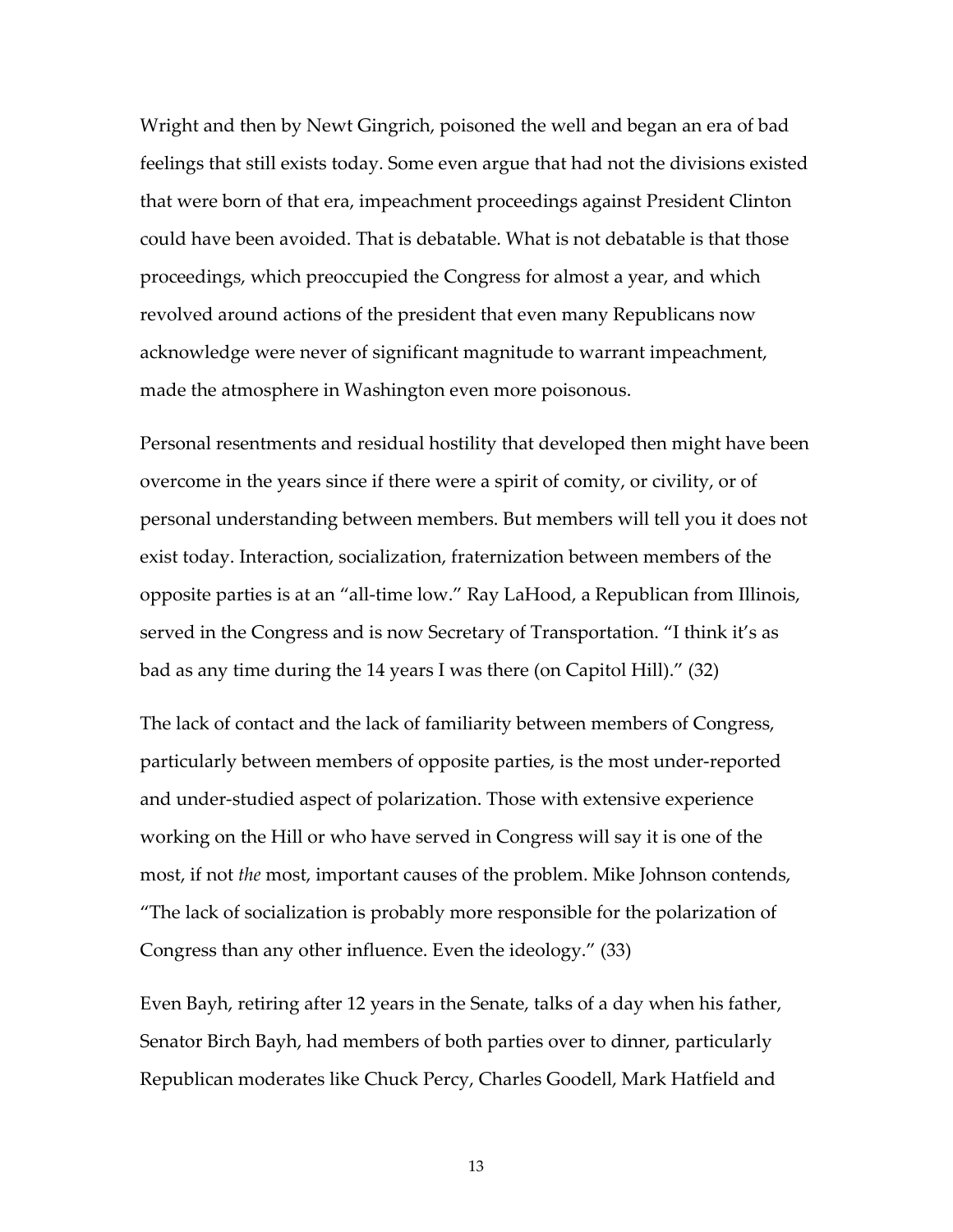Bob Packwood along with southern conservative Democrats like John Stennis and James Eastland. No more.

I think the greatest difference is the breakdown in personal relationships among the members which used to allow them to transcend ideological or partisan differences. There were bonds of trust and familiarity. We have institutional problems here but a lot of it comes back to a lack of personal relationships that allow people to overcome ideological and partisan predispositions. This is no longer a forum for eliciting…patriotism and civic mindedness from members. (34)

Tom Daschle, the former Democratic Majority Leader in the Senate, says much

the same thing:

It all comes down to familiarity and a relationship that has a lot more to do with chemistry than issues. If we have chemistry, we can work though the issues. But if we don't have chemistry, which only comes from a lot of interactive experience, it's just not going to happen. (35)

There are several reasons why the social contacts between members have so severely diminished. Again, Tom Daschle:

I blame the airplane, and that's shorthand. I blame schedules today. The airplane has really exacerbated the problem because it allows members to leave on Thursdays and come back on Tuesdays and leave their families in their states and districts. (36)

### John McCain:

I go back to Arizona literally every weekend. As soon as I can get out of this place, I am out. If you look at a normal day's schedule that I have from early in the morning until late afternoon, even in the evening, it's packed with scheduled events. The lifestyle has changed dramatically. Barry Goldwater, he loved Arizona, but he would go for months at a time without returning to Arizona. So the lifestyle change does not lend itself to camaraderie. (37)

House Parliamentarian Charlie Johnson: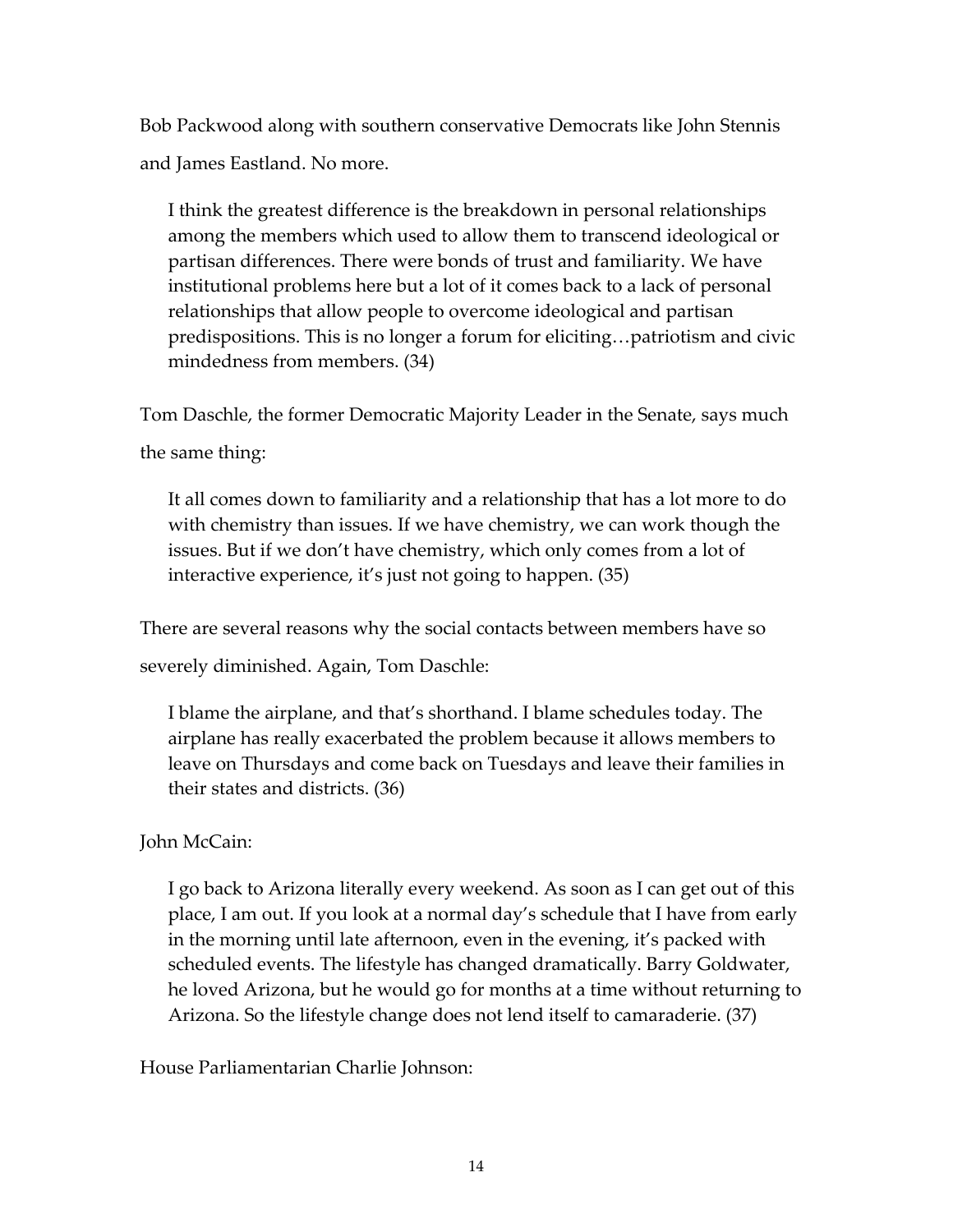Members want to be home five days a week…to raise money. Members don't live here anymore. They don't become friendly as neighbors. (38)

#### Evan Bayh:

One of the reasons members don't spend time together anymore is that you have to raise huge sums of money in small increments — that's incredibly time consuming. If you're having a fundraiser for breakfast, a fundraiser for lunch, a fundraiser for dinner, if there's a break in the action here you're going to an office off the Hill to do what they call "dialing for dollars." When all things political are on your mind…it's just a barrier to cross the aisle for cooperation. (39)

#### And Tom Daschle:

…they (members of Congress) have to spend more and more time in their political offices — every member now has to have a political office and a congressional office because they can't make any calls for fundraising from their Senate offices. So they hang out dialing for dollars for a day or so in that short time they're in Washington and that exacerbates the problem even more. (40)

So what can be done about the problem? Are there ways to break the cycle of increasingly bitter polarization that seems to keep Washington in gridlock and prevents addressing the country's most critical problems? I interviewed more than a dozen current and former Senators, current House members, current and former Capitol Hill staffers, and academics who study the Congress, and those were the two principal questions posed. All had ideas, some practical, some not so practical. But most discouraging was their almost universal sense that there is not yet a willingness on the part of those who could contribute to increasing the civility, comity and social interaction on Capitol Hill, to do so.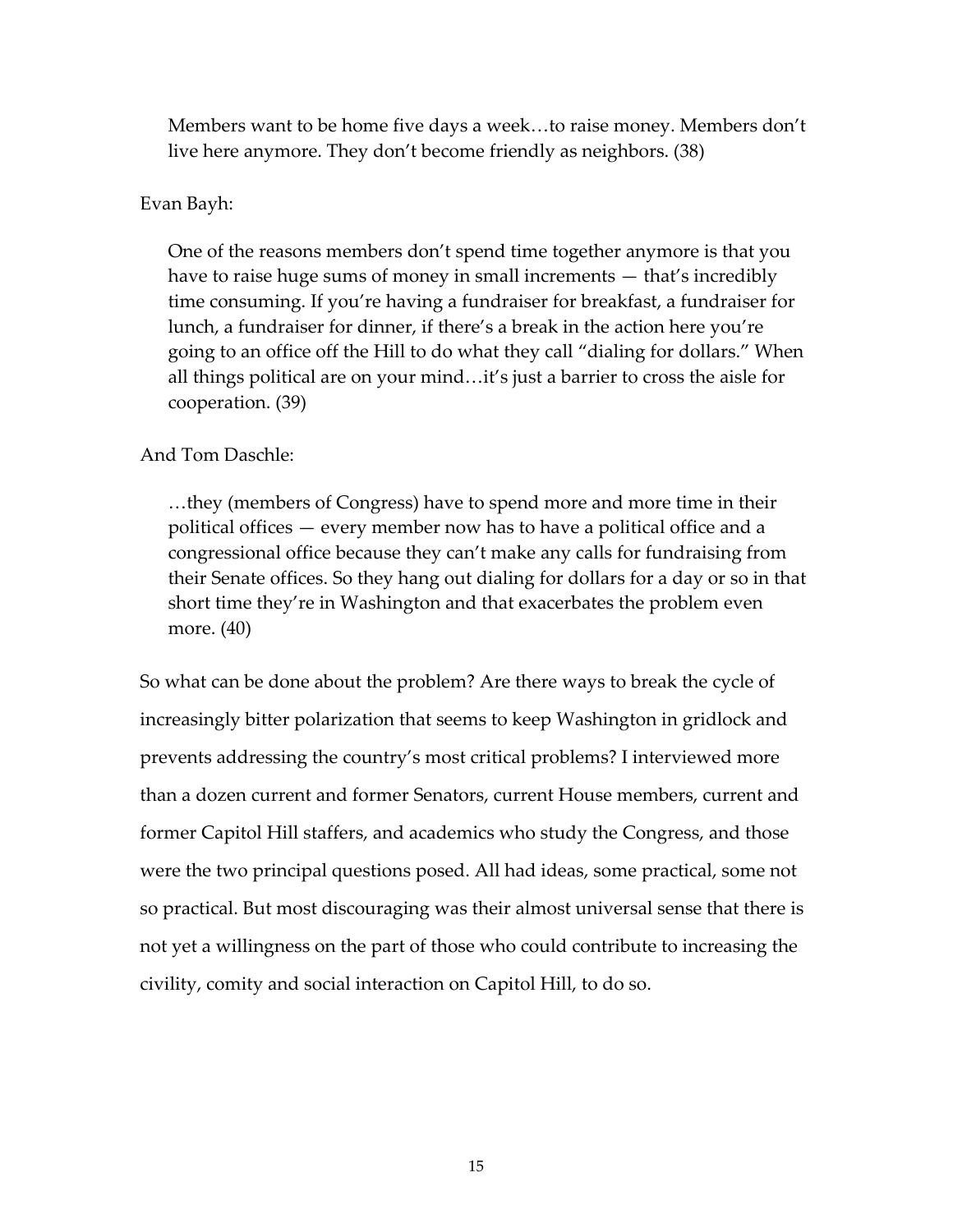Still there were recurring themes to their suggestions. Some involved changes in the social situation of members of Congress, some involved changes in the ways the House and Senate operate.

I had anticipated that some would criticize the filibuster procedure in the Senate that enables 41 Senators to block any bill or appointment from consideration. No one did. There was frequent criticism of the way the procedure is employed by leadership to file for cloture to close off debate on anticipated filibusters and then go on to other business in the Senate. That has markedly increased the number of cloture votes and decreased the number of times Senators actually filibuster to prevent a vote. But none criticized the procedure itself.

I also anticipated that some would suggest that media outlets that express a political point of view might be influenced to tamp down the "yelling" and "trashing" of politicians and the political process. No one did. A majority pointed to the newer politically biased media as a cause of increasing polarization but all accepted the fact that the current media environment is a fact of life. Senator Orrin Hatch noted that there are a number of recently elected Senators, whom he called "peacocks," who are anxious to go on television to create an impression of "how important they are on the Senate floor."(41) Senator John McCain noted, "the more extreme your views and actions are…the more likely you are to be booked (on such channels)." (42) Representative Steny Hoyer summed it up best.

(These are) people whose job is not to inform, but from their perspective to incite – to make people angry – to make people accuse the other side of venal kinds of activities. Their juices get running and so they go to bed angry and they wake up angry, and they create a context in which a member of Congress can yell out at a president of the United States, "You lie!" The voices you hear, left and right, are the angry voices. (43)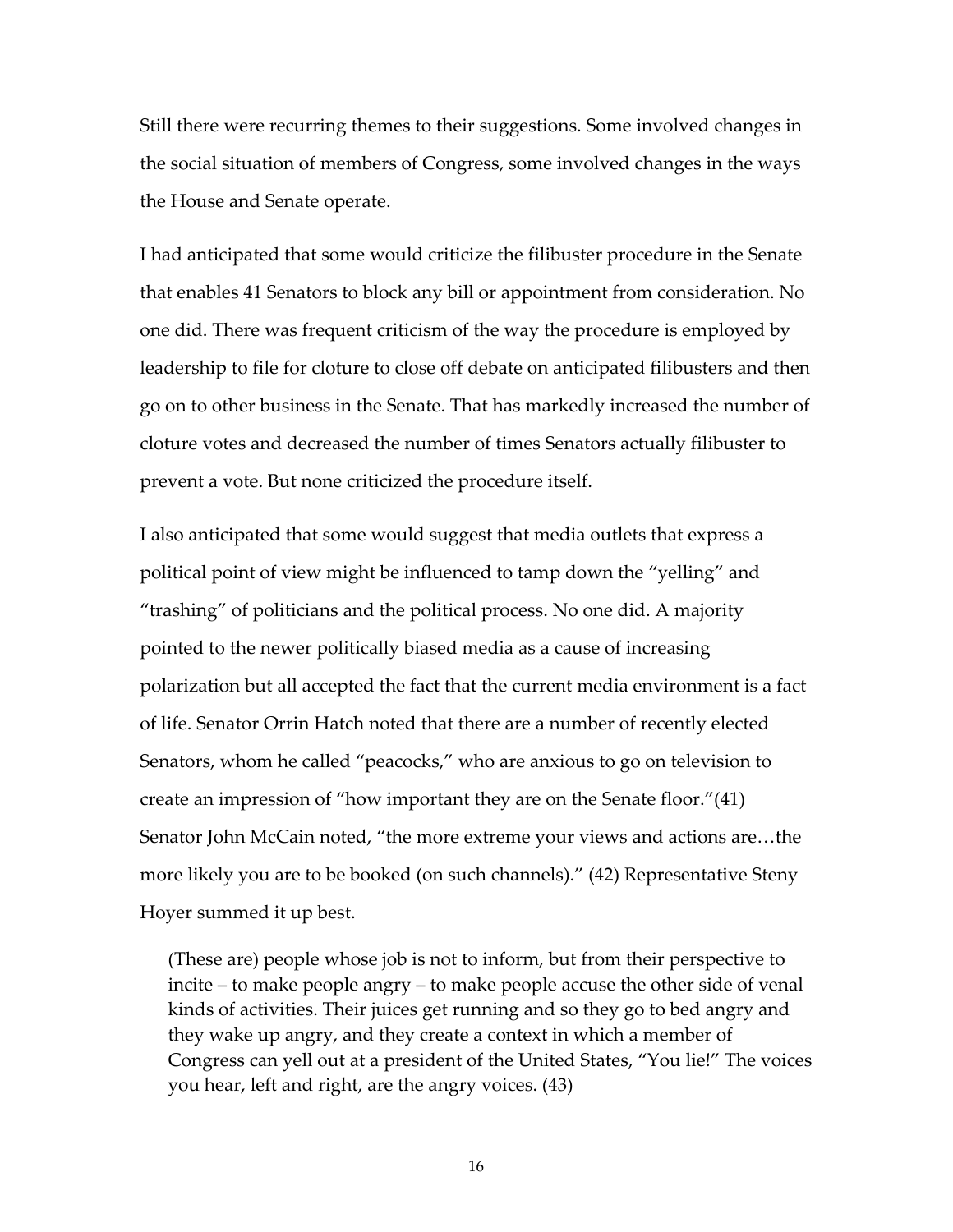That viewpoint is held by all those on the left and right whom I interviewed. But all accept the new media voices as a fact of life that will not change. Their broadcasts reflect the current political divisions of those who have more decidedly conservative and liberal viewpoints.

Former Senate Majority Leader Tom Daschle:

If Roger Ailes decided to change the Fox message to, "It's time to come together and find a policy in the middle. Obama has at least some good ideas we can work with," their audience disappears, and they'll find another place to go where somebody is going to be willing to take up the cudgel. (So) even if you find incentives for people to come together, they're going to make it harder for them to do so. It is just a fact of life. (44)

What was mentioned often — indeed it was universal — was the need to get members of Congress to move their families to Washington. A number of those who have been around the Hill for more than 20 years estimated that in the 1980s the percentage of members who had moved their families to Washington was probably 60 percent to two‐thirds. There are no reliable figures to prove that, the observations are merely anecdotal. But now? Tom Daschle said members who now bring their families to Washington are a "trace element." In a recent conference for new members of Congress held at Harvard, a group of perhaps 15 new members were asked if they would be bringing their families with them to Washington. There was one hand. (45) Joe Scarborough, a former Florida congressman and now media personality, wrote recently in Politico that the number-one priority for a new member should be to bring his or her family to Washington. (46) The advice is generally ignored.

Norm Ornstein is a congressional scholar at the American Enterprise Institute.

It used to be all the time that members were around on the weekends and they'd have dinner parties or they'd wind up with their kids at the same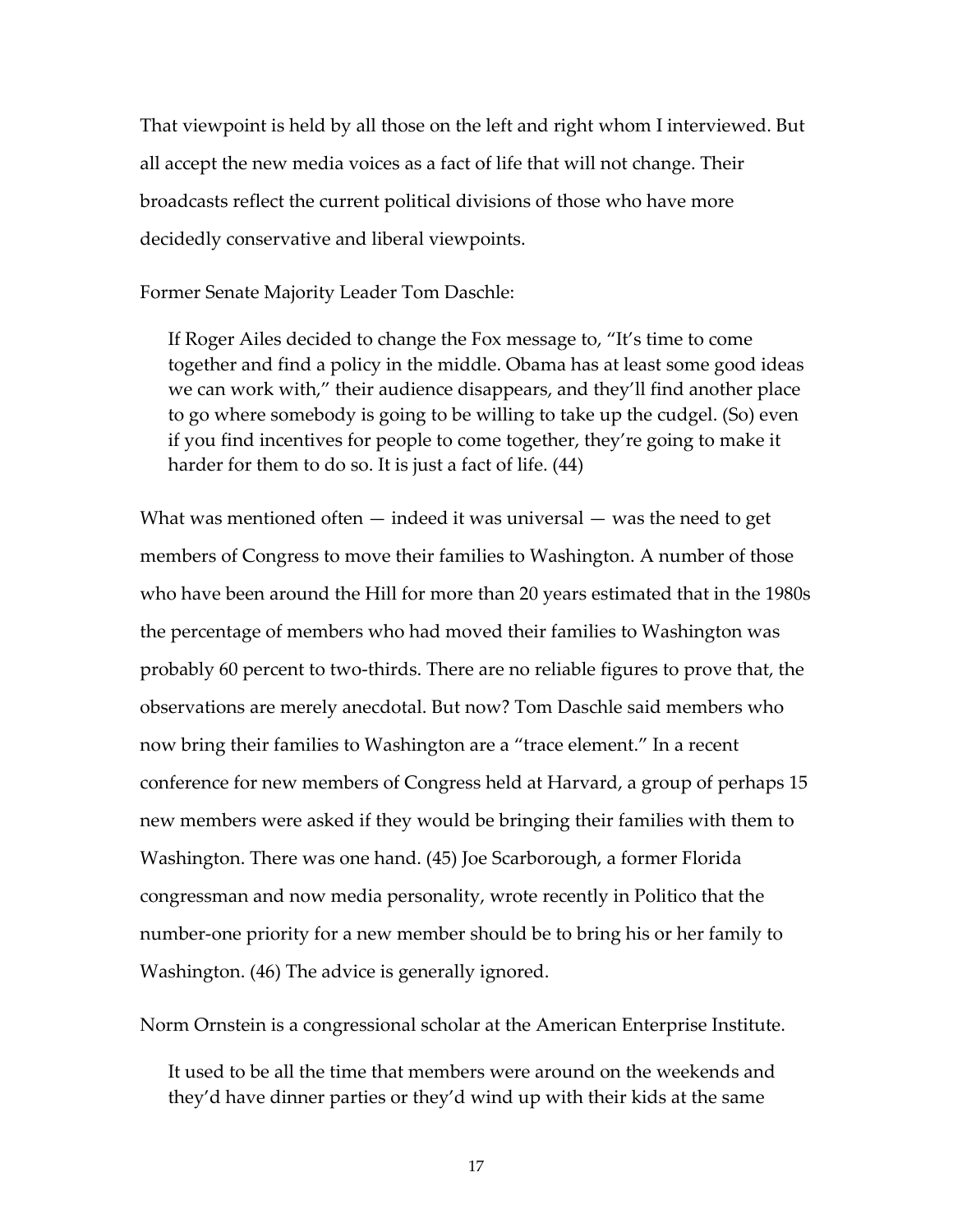schools and they'd be standing alongside each other on the weekends at a soccer game. It changes an awful lot because even those people who are fierce partisans or ideologues are human beings, and if you are standing on the sidelines of a soccer game with a colleague from across the aisle and his or her spouse, you're just going to have a harder time vilifying him as the incarnation of the devil when you get on the floor. We just don't have that anymore. (47)

Ornstein has several suggestions to incentivize members to bring their families to Washington. He suggests, as do others, changing the congressional schedule. Instead of the now‐common practice of a Tuesday to Thursday schedule, he suggests bringing the Congress in for three weeks at a time and have members work Monday through Friday, 8 a.m. to 5 p.m. Then send the members home for the rest of the month. That would give them approximately 15 work days a month, and give them the other half of the month to raise money. It would also reduce what is an exhausting travel schedule. Most importantly it would center the focus of their lives in Washington, DC. Such a schedule might not be popular with members primarily concerned with their reelections, but it certainly could be sold to the public if it were made an issue. For the attention of congressmen to their jobs — which are after all to be in Washington, legislate, and attend to the nation's business — has decreased every year recently. In 2006, in the second year of the 109th Congress, there were only 71 full days of votes with another 26 days when votes were scheduled only after 6:30 p.m. Counting generously, that means Congress met in substantive session only 97 days during that year. Another indicator of how little Congress is attending to business: In the 1960s and 70s, the House of Representatives averaged 5,372 committee and subcommittee hearings per two-year Congress. In the 1980s and 90s, there was an average of 4,793 hearings in each Congress. In the 108<sup>th</sup> Congress, in 2003 and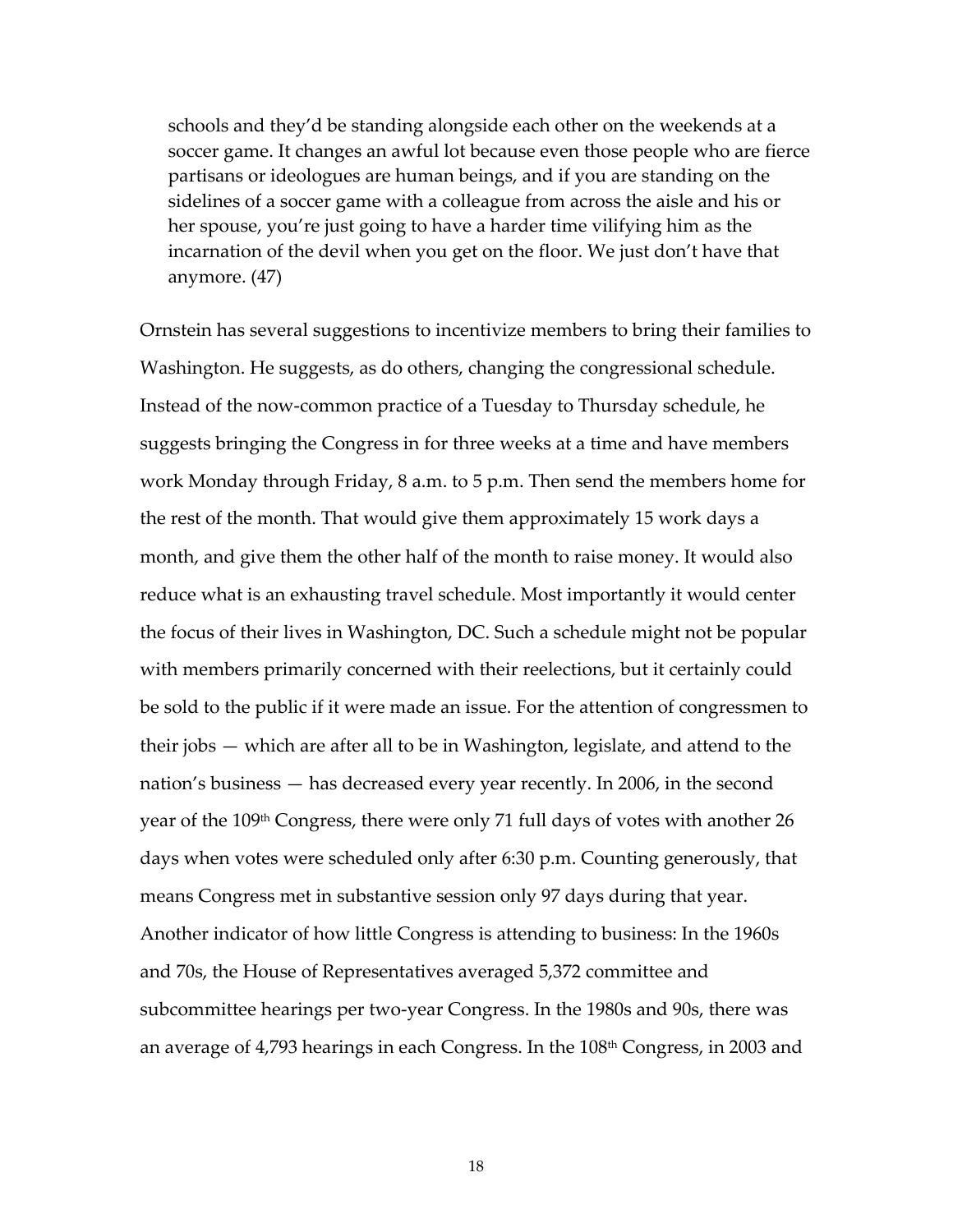2004, the number was 2,135 — simply because representatives are spending so little time on the job. (48)

Currently members get no housing allowance for establishing a second home in Washington. They get only a \$3,000 tax deduction to offset some of their living expenses. Ornstein makes the point that with a salary in the \$160,000 range, they are essentially at par with second‐year law associates in their pay, and cannot afford housing commensurate with their station. He, and others, suggest in lieu of a pay raise that would be politically unpopular, they should be given a generous housing allowance — large enough to encourage bringing their families to the Washington area. He even suggests converting the old Congressional Hotel on Capitol Hill into apartments that would accommodate families as well as single members. He suggests a common eating area in the complex with rents that would cover the costs of operating the building, but would be low enough to attract members' families. (49)

Some of those interviewed suggested reinstituting biennial retreats for members of Congress from both parties. A series of such retreats was started in 1997 under the leadership of Ray LaHood (R‐IL) and David Skaggs (D‐CO). Over 200 members and 100 spouses were in attendance at the first conference held in Hershey, Pennsylvania, including the Speaker Newt Gingrich and the Minority Leader Dick Gephardt. Most in attendance declared the retreat a success. Numerous references to "the spirit of Hershey" were made on the House floor after members returned to Washington. A second conference in Hershey followed in 1999 when again the focus of meetings during the three‐day conference was the need for greater civility in Congress. The retreat was designed, "to seek a greater degree of civility, mutual respect, and, when possible, bipartisanship among members of the House of Representatives in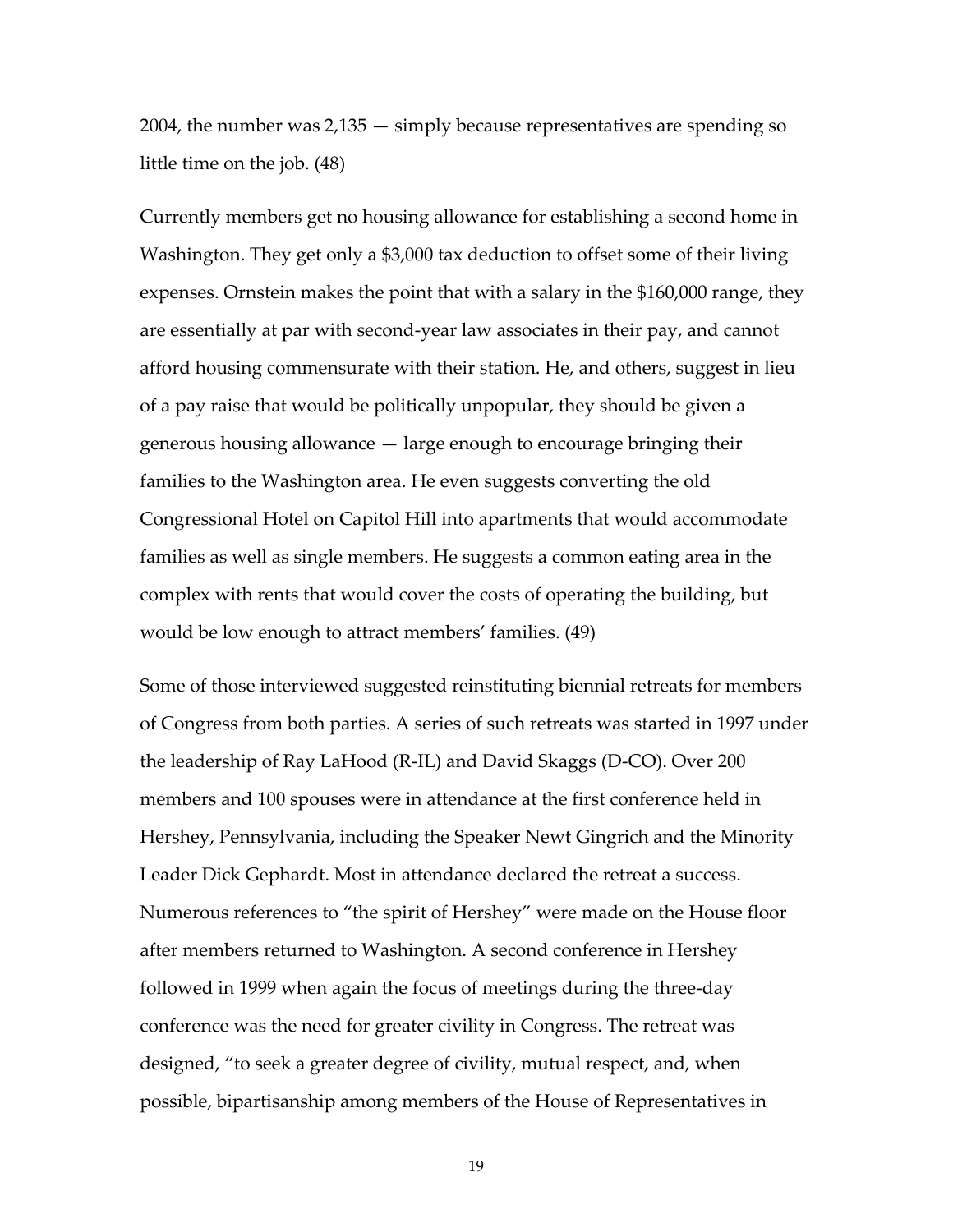order to foster an environment in which vigorous debate and mutual respect can exist." (50) Third and fourth retreats were held at the Greenbrier Resort in West Virginia during subsequent Congresses. The retreats were discontinued because of diminishing numbers of attendees, a perceived lack of enthusiasm for the meetings by leadership, and thus the withdrawal of foundation support for the sessions.

#### Ray LaHood:

Relationships that were built during those retreats have lasted long beyond Congress. …(Y)ou get to know 'em, they're your friends and neighbors. You almost never end up personally trashing them. You may disagree with them, but there's really very few opportunities (now) for people to socialize. (51)

The subject of civility, of course, is still an issue in Congress. There is no greater example of why that is the case than the South Carolina congressman who yelled out, "You lie!" during a presidential State of the Union address. Several observers suggested a restructuring of the rules of the House to mandate a change in the culture of behavior. Others doubted that could practically be done and noted that sanctions against a member already exist for extremes in language; it's just that those sanctions are not often imposed.

Former Majority Leader Tom Daschle pointed out that congressmen live in Washington such a small amount of time that they do not know the city. As majority leader, he organized "Explore Washington Nights" when Senators and House members would have a catered dinner in a Washington landmark and learn a bit about its history. Afterwards, he contends, there was "not so much of a willingness to trash Washington every time you give a speech" since when you trash Washington and its institutions, it is harder to have respect for the reason you are there. However, he notes, with the shortened schedules of members in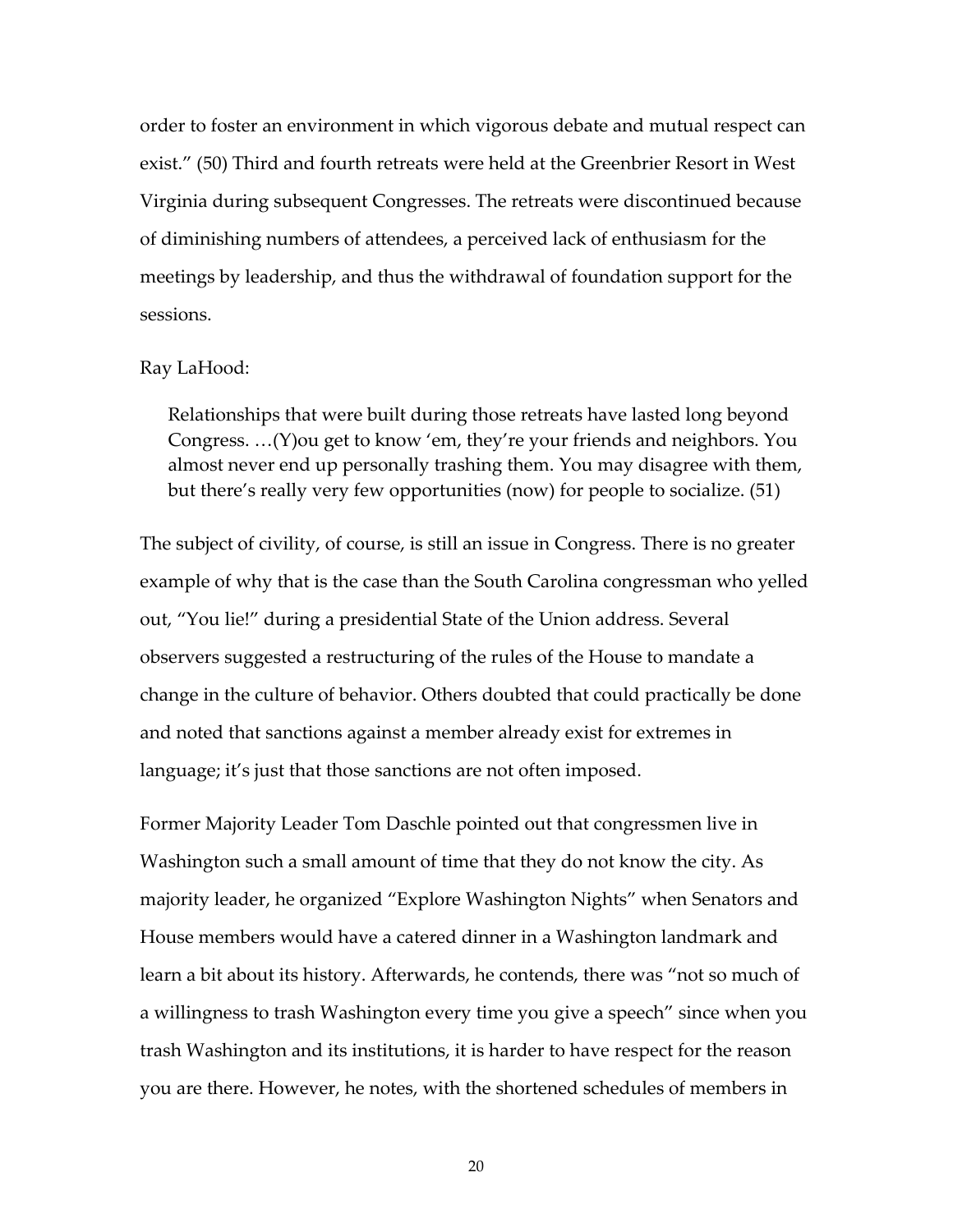Washington, and the imperative of attending frequent fundraisers, it might be hard to get members to attend such sessions now. (52)

In a similar vein, many members suggested that their fellow congressmen should not be reluctant to engage in foreign travel — a practice generally known as "Codels" which is shorthand for Congressional Delegations. Such trips are approved by committee chairmen if they are seen as having legitimate legislative value. They have been roundly criticized, principally by the media, as "junkets" or "boondoggles."

#### Senator Orrin Hatch of Utah:

If you take foreign trips any more, and that's one area where you really get acquainted with people — but if you take one of those trips you get blasted, even though that's critical…and a lot of members of Congress would do much better here if they would learn about…various important matters all over the world. (53)

Fearful of being "blasted," members have shied away from Codels. The number of such trips has decreased markedly in recent years. To a person, those interviewed said the number of Codels should be increased — that they increase knowledge of important foreign policy and even domestic issues as well as develop friendships among members of opposite parties.

A number of reforms of Senate and House operating procedures were suggested as ways to stir greater cooperation and understanding in the two bodies. One simple suggestion is said to come from Connecticut retiring Democratic Senator Chris Dodd. He favors eliminating the center aisle in the Senate. At present Democrats and Republicans literally sit "across the aisle" from one another. Dodd is said to have suggested mixing the members up, to put John McCain next to Diane Feinstein or Jim DeMint next to Max Baucus. (54) Indiana's Evan Bayh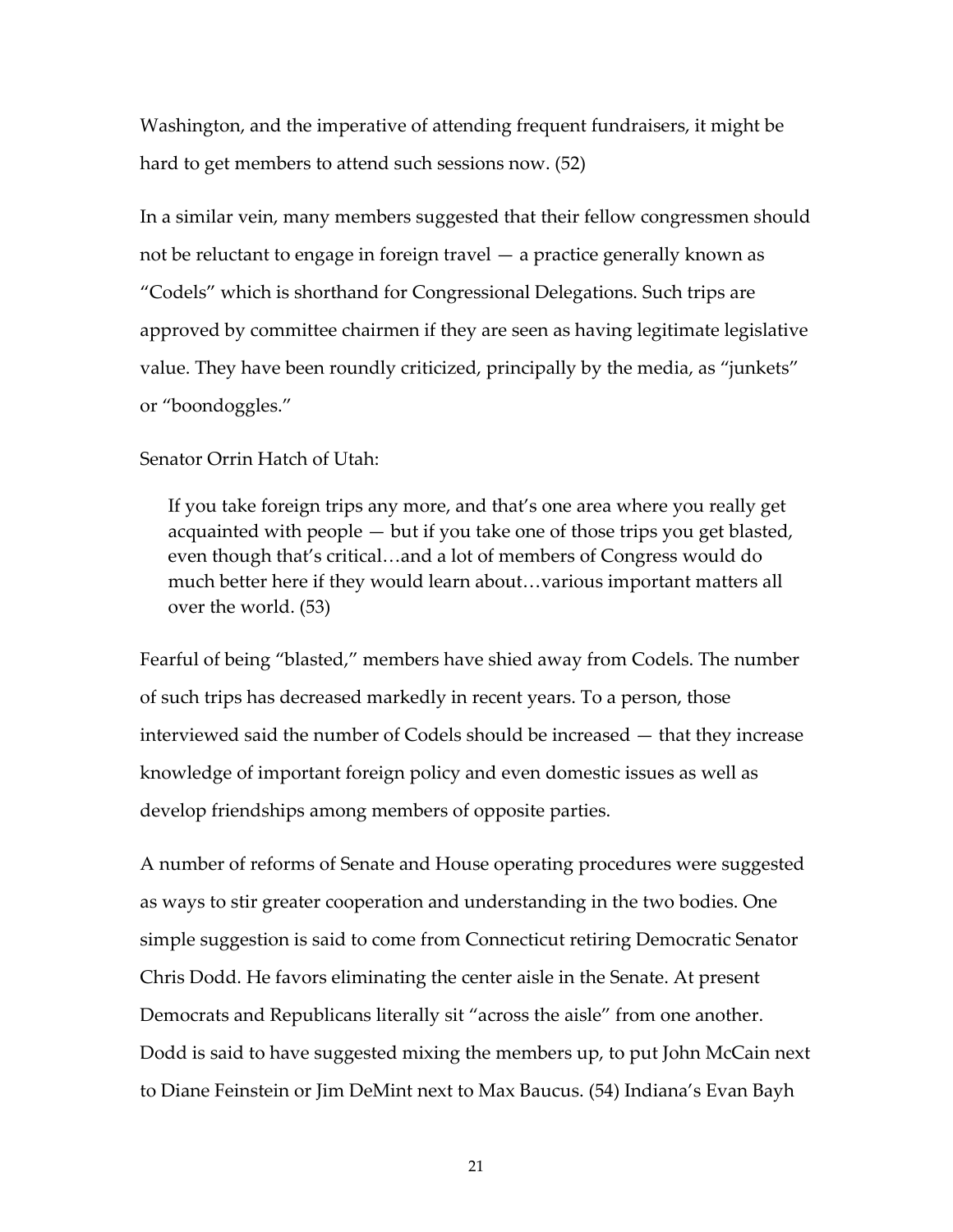likes the idea. "Seat us by alphabetical order or by seniority. Sure. Why not?" (55) Some observers of the House suggest a similar mixing of members during committee meetings where Democrats and Republicans now sit on opposite sides of the room.

Members also think there should be a diminution of the number of party caucuses particularly for Senators. Each week there is a Democratic caucus and a Republican caucus; they meet separately and apart. That has proven corrosive.

Tom Daschle:

Lyndon Johnson had one (Democratic) caucus a year, and he thought that was too many. We've now gone from one caucus a year to two caucuses a week. And these caucuses have become pep rallies…and it becomes a "we," "they," "kill-'em attitude." "You know what they just did to us? Well, screw 'em. We're going to do this to them." And the rhetoric and the hyperbole and the emotions get charged up and…the leadership throws out red meat and before you know it, you've got everybody jazzed up and they hate each other. …I would say there ought to be one joint caucus a week. (56)

Evan Bayh suggests alternating weeks: party caucuses one week, a joint caucus the following week. The Senate party caucuses are out of the public eye and the joint caucuses, he says, should also be held in private — just the hundred Senators so as to encourage frankness and candor. Bayh says that in his 12 years in the Senate, the 100 Senators only met in private three times, once to plan procedures for the impeachment trial of Bill Clinton, once after 9/11, and the third time at the outset of the financial crisis.

...at least once a month we should have a joint meeting of the Senate to gather and pose an issue — each side should have one or two people to discuss it. It's a lot harder to be a demagogue and to be strident when you're actually looking at one another and listening to one another. There's just not the opportunity (now) to do that. (57)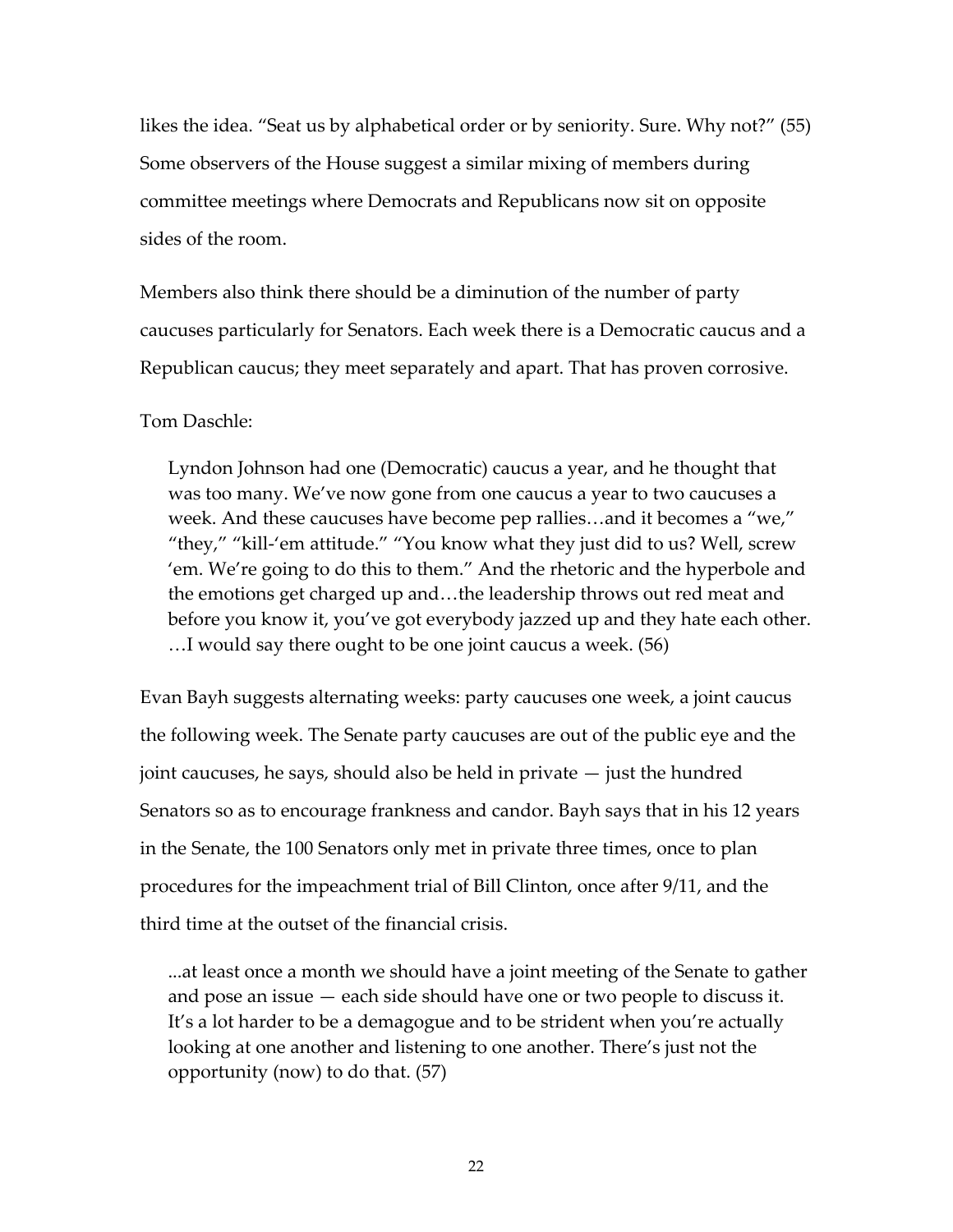Jim Leach, who served 30 years in the House, says the same is true in that body. "In the Republican cloakroom truly bizarre things are said about the Democrats." He suggests that all 535 members of the Congress should caucus occasionally in the new Capitol Visitor's Center that has space large enough to accommodate such a meeting. (58)

Probably no procedure in either the House or Senate so grates and angers the minority, whether that be Democrats or Republicans, as the increased use of "closed rules" in which the minority is denied the right to amend a bill. In the 1980s, Democratic leadership began increasing the number of bills brought to the floor of both the House and Senate. Republicans promised to change that when they assumed control of the House in 1995. They did not. Nancy Pelosi, leader of the Democrats, promised reform as well when she became Speaker. She did not.

The percentage of open rules dropped from 44 percent in the 103rd Congress, when Democrats were in control, to 26 percent in the 108<sup>th</sup> Congress controlled by Republicans. Democrats, currently in control of the House, have been just as restrictive in allowing Republicans to offer amendments to major bills. (59) Republicans regained control of the House in 2010. They have again promised reform, greater openness to amendments and a return to "regular order." Will they do it? It remains to be seen but recent history is not encouraging.

#### John McCain has a practical suggestion:

…we're left out. (Democrats) say they have to do that or the Republican Party would have unlimited amendments. Well, there has to be some circumscribing of behavior. The majority leader could say, "Look, I'll give you 15 amendments and debate on it, but you've got to say 15 is enough." There's got to be some common ground there where you give people the amendments and the votes that they really want on important aspects of any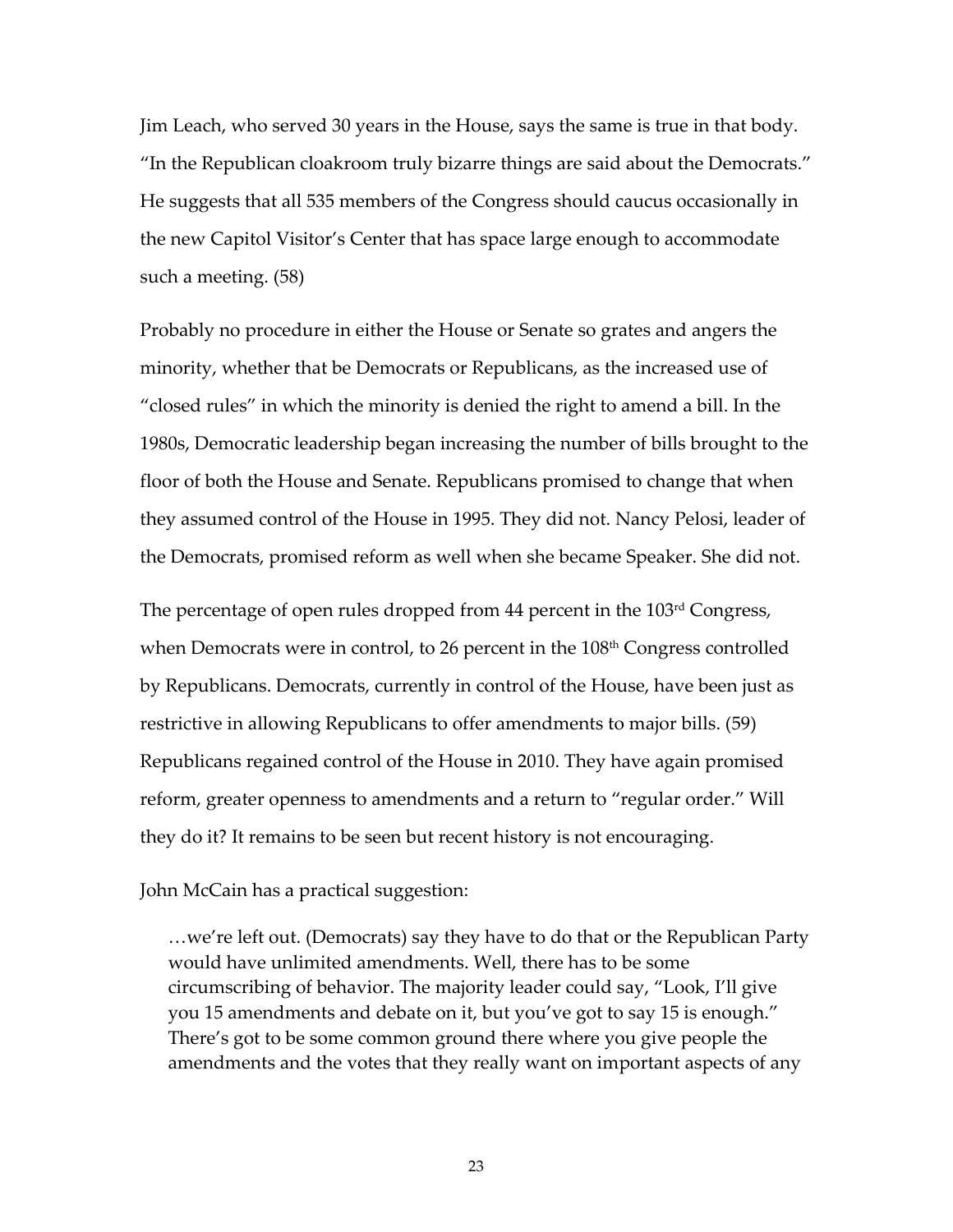bill that is before the Senate. But they (the minority) have to show some restraint. That would then make for more comity over the long run. (60)

Indeed, McCain goes further and suggests that the majority and minority leaders in the Senate and House should sit down at the beginning of each Congress and jointly agree on an agenda for the two years. Other Senators should be consulted as well. It is not done now.

I think it's good politics to get along, but there's got to be some urgency at the beginning of the session that they could sit down — first the leaders and then all 100 Senators and say, "here's the issues that we have to address." What that might lead to is a more opening of the process. (61)

Charlie Johnson:

…if the American people ever got a sense that process matters as much as it does and wanted to make it apparent to their candidates that they need to vote on each other's proper alternatives, that would go a long way, and it actually did go a long way (in creating comity) for years. (62)

Charlie Johnson, for years the Parliamentarian of the House of Representatives, also points to one other tactic employed in the House, this time by the minority, that is highly destructive to any sense of comity that may exist. In a practice that dates back to 1909 in the House, the minority, before a final vote on a bill, has the right to offer a motion to recommit. That is, in essence, an attempt to kill a bill by sending it back to committee. The alternative is for the minority to offer a motion to recommit "with instructions." That is a tactic to get the bill back to committee so that it can be amended there. In recent years, the minority has begun playing crass politics with motions to recommit. One stark example from just this year: On a jobs bill designed to encourage science and research, Republicans offered a motion to recommit with instructions that an amendment be added stating that any federal employee, who had viewed or downloaded pornography, be fired.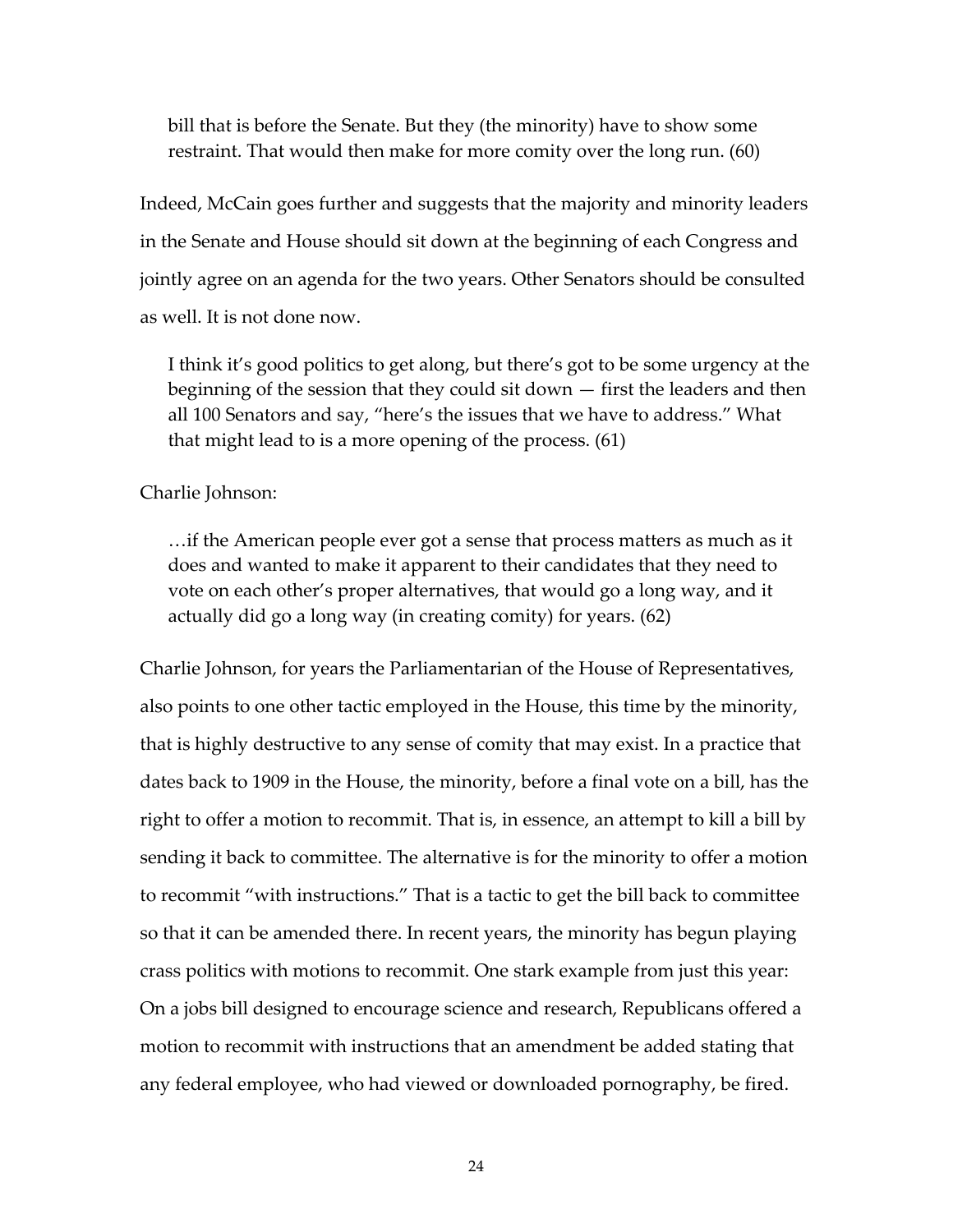To vote against the motion could be interpreted as a vote favoring pornography. It had been a relatively non‐controversial bill headed for easy passage until the motion to recommit with that instruction was made. Democratic leaders pulled the bill rather than have their members vote on the motion. (63) That is not an isolated example. It is a tactic highly corrosive to comity and cooperation. Johnson, and others, say the tactic has got to stop.

There are other suggestions that involve elections. In California right now, a new system is being tried in which primaries are to be open to all parties and instead of one Republican and one Democrat being nominated, the top two vote getters will engage in a runoff on Election Day. With so many congressional districts being either heavily Republican or Democratic, it is thought possible that two Democrats or two Republicans could wind up contesting the election in November and that the more moderate of two could be elected. Whether that will prove the case or not, it is too early to tell.

It has also been suggested that there could be an end to single‐member congressional districts and that two, three or four districts should be combined with the enlarged district sending multiple members to Washington in proportion to their party's vote in the enlarged district. Or, as an alternative, it might be possible to open party primaries — not to members of the other party, but to independents who would likely be inclined to favor more moderate nominees.

Still others suggest that redistricting should be taken out of the hands of state legislatures and given to non‐partisan, non‐political commissions. That is the case in Iowa and a few other states, but just a few. Such independent redistricting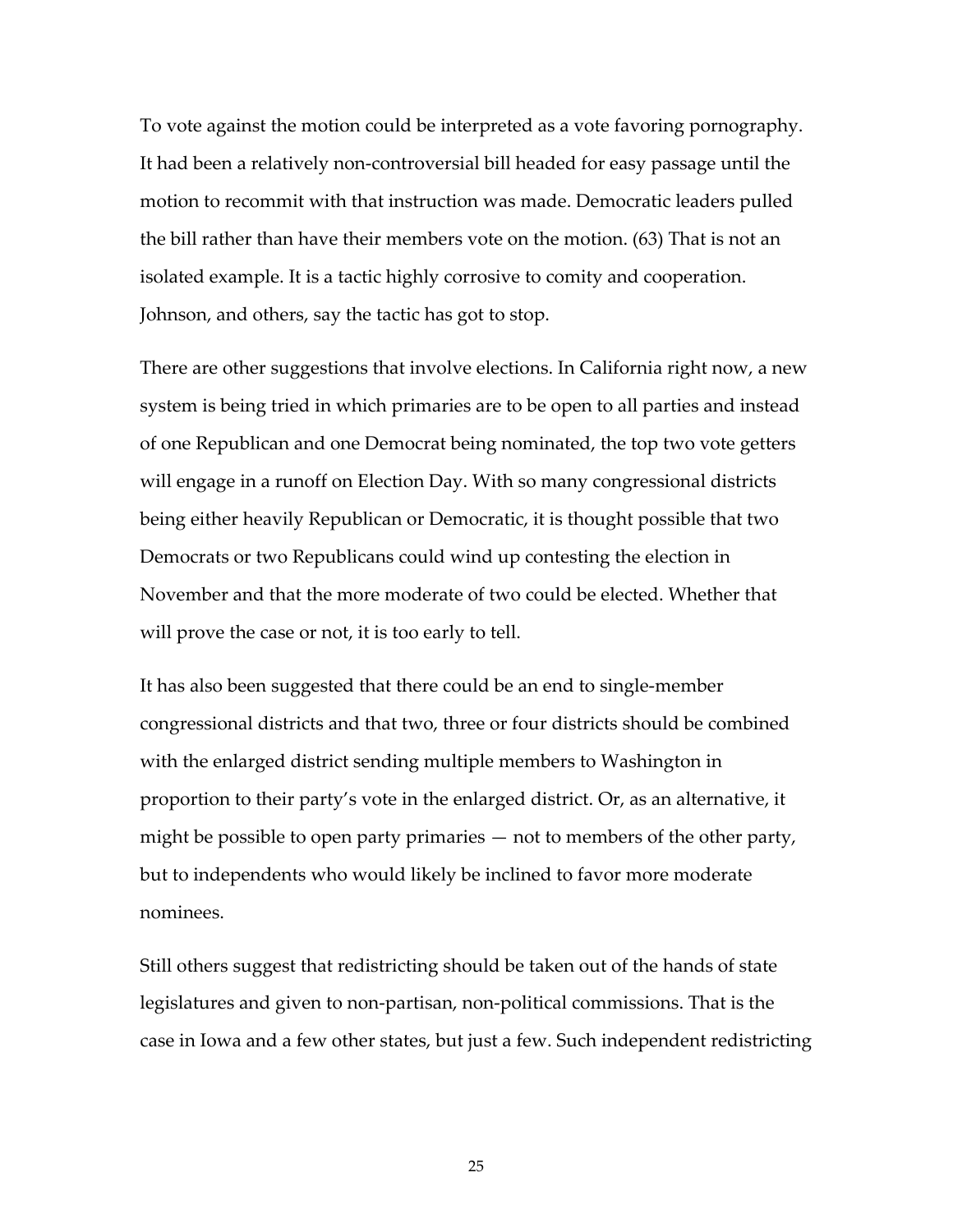commissions might well produce more competitive congressional districts that might elect more moderate members.

One other suggestion that was raised, perhaps facetiously, and is one that may seem a bit far-fetched, but it could be of merit. While I was interviewing Sir William McCay, who for many years was the Parliamentarian of Britain's House of Commons, I asked him if there were a pub in Westminster, the building that houses the British Parliament. "Several," he said with a twinkle. And did he think a member's pub on the House and Senate sides of the U.S. Capitol might defuse some of the bitterness of the bodies? "Certainly. Why do you even ask?" (64)

Overall, it is evident that the number of suggestions of how to reduce enmities and restore a measure of comity in the Congress is few. Some involve the social norms of the Congress. Some involve elections. Others pertain to procedures in the House and Senate. The question is whether there is a willingness to put any of them into effect, and whether there is a way the public might be able to pressure their representatives to seek greater cooperation. Steny Hoyer contends that contrary to public perceptions, Representatives and Senators hate negative ads, but use them to excess because they work. They'll keep using them until they don't work. So it is, he thinks, with the deep divisions on Capitol Hill. Most members realize those divisions inhibit legislating and attacking the country's problems. But, Hoyer says, they believe it works politically for their party and that if they are seen cooperating with the members of the other party, if they are seen working "across the aisle," they will be made to pay for it personally in their next primary election. (65)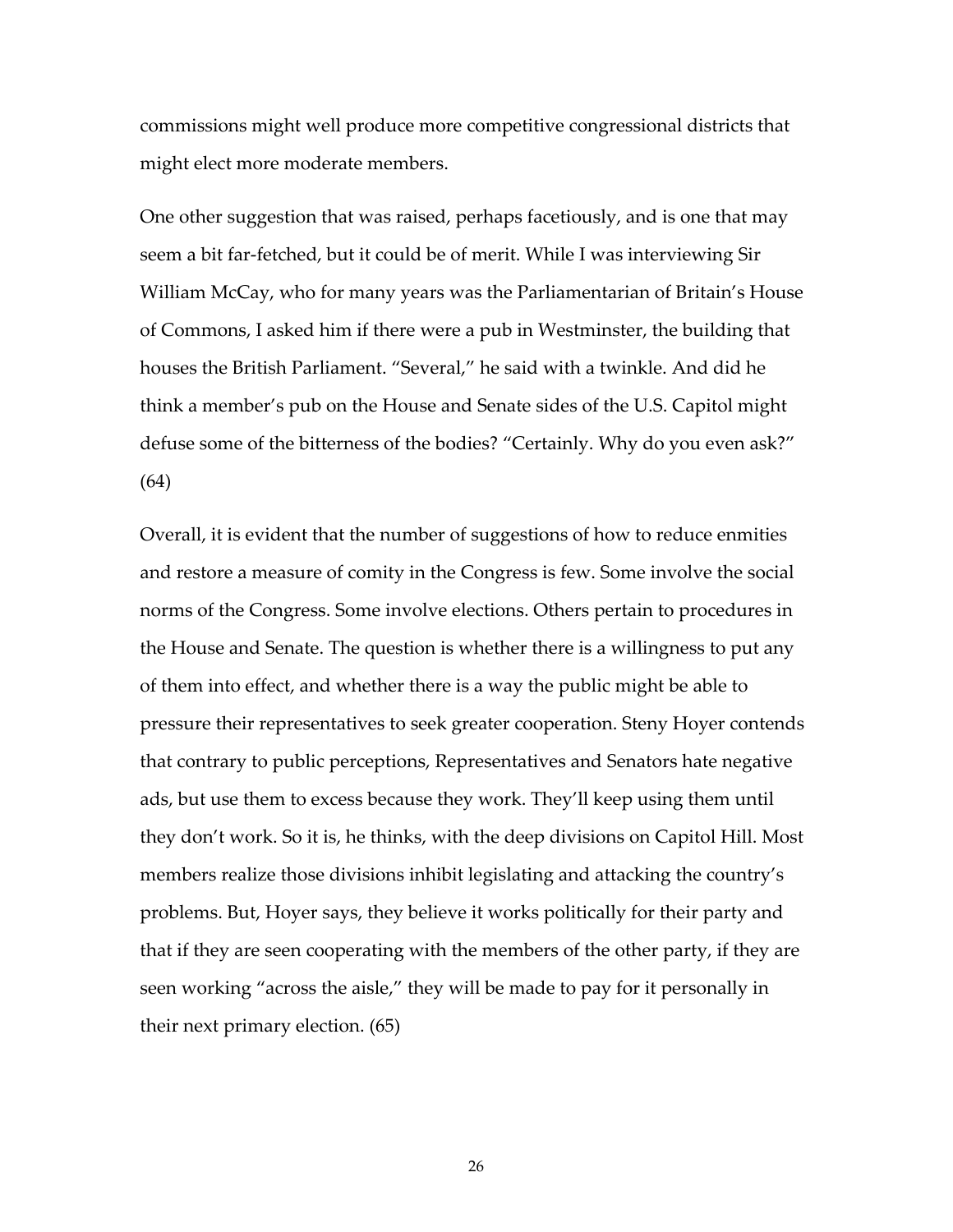Ron Brownstein, in his book *The Second Civil War*, makes the point that "personal trust and goodwill are the grease in the engine of government, most notable when they are absent." (66) They are absent at present to be sure.

It is not just comity that is gone in Washington. Civility seems in short supply as well. Civility implies respectfulness and a willingness to listen and consider the opinions of others. It presupposes the good intentions of political opponents even if they are, and will remain, opponents.

None of the suggestions raised by those who were interviewed, even if any were to become common practice or were to be instituted legislatively, would break the current deep divisions in Washington. That will have to come from public pressure, from the public saying "enough" and expressing that with their votes. Some suggest it will take a real crisis to make that happen.

Jim Leach, in a speech at Princeton University, said "The choice for leaders is whether to opt for unifying statesmanship or opportunistic partisanship." He quoted William Butler Yeats in his poem *The Second Coming*: "(t)he centre cannot hold when the best lack all convictions, while the worst are full of passionate intensity." (67) Lyndon Johnson told Doris Kearns Goodwin, "It is the politician's task to pass legislation, not to sit around saying principled things."(68)

Principled things? Today they say primarily hostile things. The central question is what will it take to encourage members to interact, to get to know one another, to understand one another, perhaps even to cooperate with one another and get about the business of governing and addressing the country's problems. That, after all, is the job members of Congress were elected to do.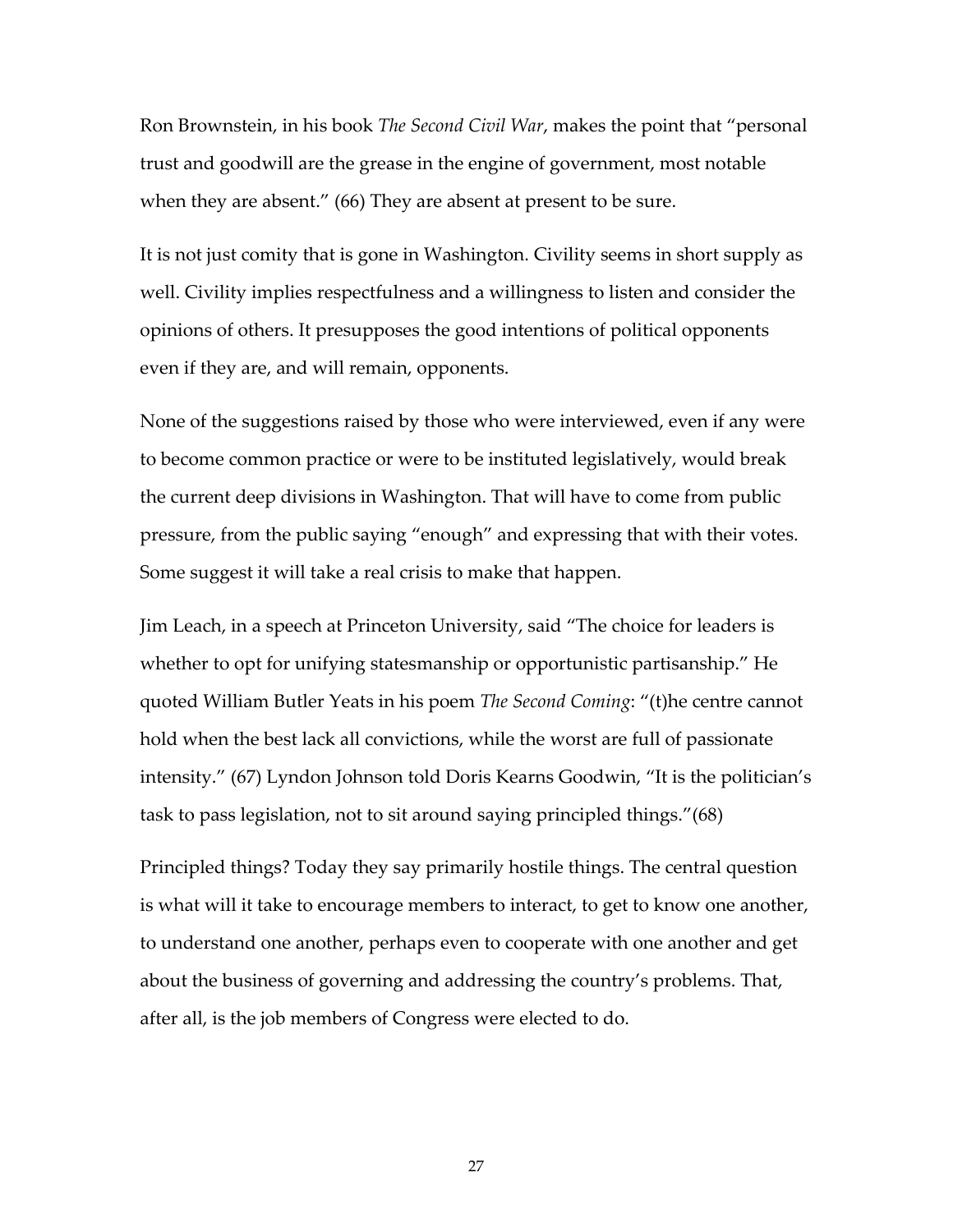## **Endnotes**

- 1. This is a story I first heard when covering the House of Representatives in 1981. Both Bob Michel and Dan Rostenkowski told me the story. In interviewing for this paper, three of those interviewed related the story as well. It is well known as an example of comity between members of opposite parties.
- 2. Thomas Mann & Norm Ornstein, *The Broken Branch*, Oxford University Press, paperback edition, 2008, p. 49.
- 3. This is a story Tip O'Neill loved to tell and which I heard from him on at least three occasions. For the exact wording of his quote, rather than recall it from memory, I relied on Gloria Borger, "A Tale of Two Titans," *U.S. News & World Report,* June 21, 2004
- 4. Borger, Ibid., *U.S. News & World Report*
- 5. These were two discussions I had with Joe Califano and Bill Frist at a dinner following a Board Meeting of the Kaiser Family Foundation, September 16, 2010.
- 6. Sean Theriault, *Party Polarization in Congress*, Cambridge University Press, paperback edition, 2008, p. 33
- 7. Theriault, Ibid., p. 17
- 8. Nolan McCarty, Keith Poole and Howard Rosenthal, *Polarized America: the Dance of Ideology and Unequal Riches*, MIT Press.
- 9. Jacob Hacker & Paul Pierson, *Winner‐Take‐All Politics*, Simon & Schuster, 2010, p. 159
- 10. Jim Leach, Chairman, National Endowment for the Humanities. An interview in his office, September 28, 2010.
- 11. Senator Evan Bayh, D‐IN. An interview in his office, September 29, 2010.
- 12. Sam Nunn quoted in Theriaut, Op. Cit., p. 48.
- 13. Theriaut, Ibid., p. 3
- 14. David King, *Congress, Polarization and Fidelity to the Median Voter*, June 2, 2007, p.1.
- 15. This formula is a variation of an idea presented by Jim Leach, Chairman of the National Endowment of the Humanities in a speech, "Civility in a Fractured Society," February 20, 2010.
- 16. David King and Richard Zeckhauser, *Party Leaders as Extremists and Negotiation Anchors in the U.S. Congress*, February, 2009, p.14.
- 17. Michael Johnson, Senior Aide to Rep. Bob Michel until 1994. A phone interview November 15, 2010.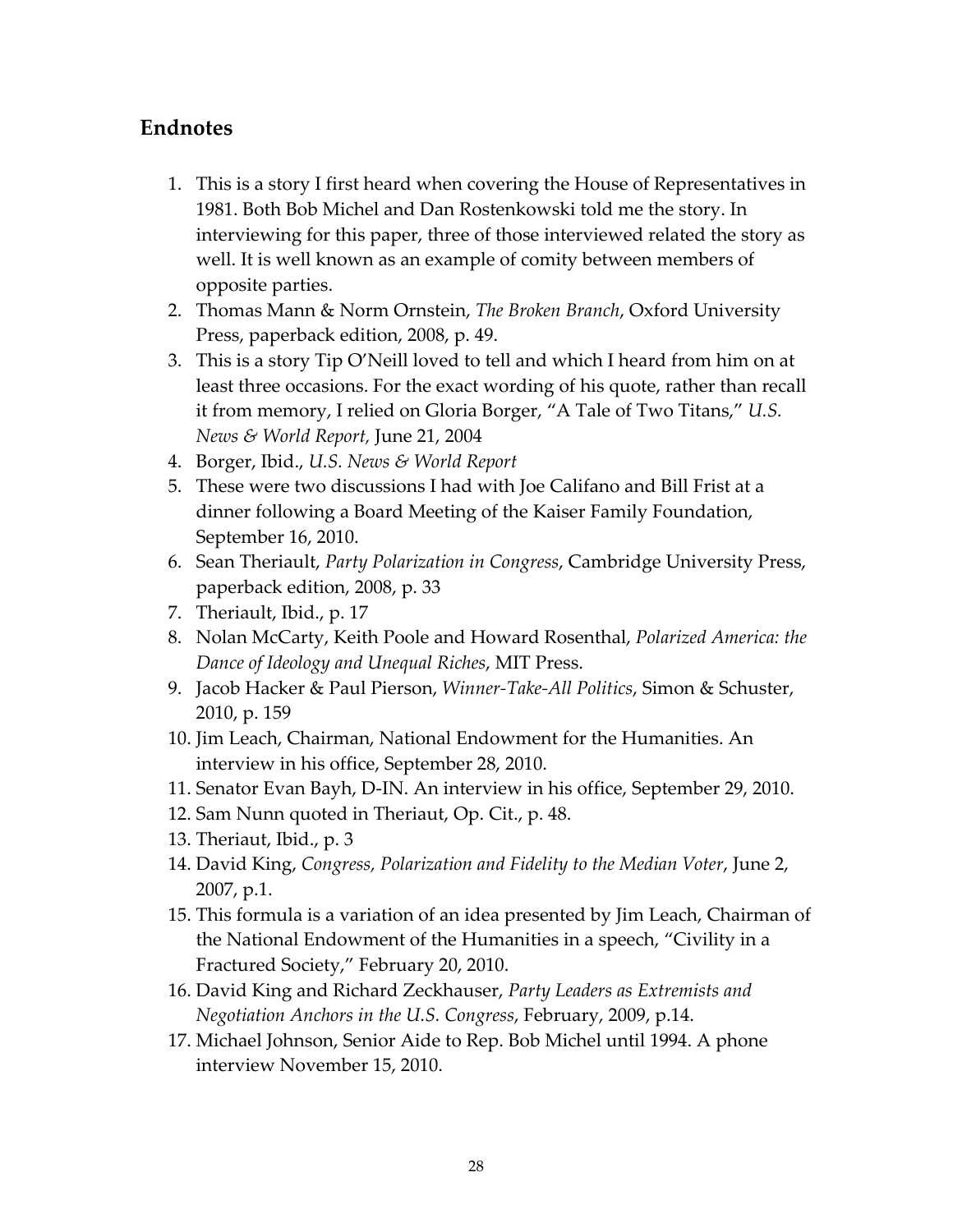- 18. George Kundanis, Deputy Chief of Staff to Speaker Nancy Pelosi has worked on Capitol Hill for Democratic leaders for over 30 years. For seven years he was Executive Director of the Democratic Steering and Policy Committee. An interview in his office, September 30, 2010.
- 19. Tom Daschle, Former Majority Leader of the U.S. Senate. A phone interview November 17, 2010.
- 20. Ron Brownstein, *The Second Civil War*, Penguin Press, 2008.
- 21. James Kenneally, *A Compassionate Conservative*, Lexington Books, 2003, p.149.
- 22. A remark Tip O'Neill made to me in 1992 during an interview regarding Bob Michel's campaign for reelection.
- 23. John McCain, Senator from Arizona and former Republican presidential candidate. A phone interview December 6, 2010.
- 24. Charles Johnson, former Parliamentarian of the U.S. House of Representatives. An interview in his office, September 29, 2010.
- 25. Bob Michel, "From Campaign to Governance," An editorial in *The Hill,* reprinted on [www.gopforum.com](http://www.gopforum.com/), November 11, 2010.
- 26. George Kundanis, Op. Cit.
- 27. Steny Hoyer, Majority Leader of the U.S. House of Representatives, A phone interview November 30, 2010.
- 28. George Kundanis, Op. Cit.
- 29. George Kundanis, Ibid.
- 30. Jim Leach, Op. Cit.
- 31. Dan Balz & Ron Brownstein, *Storming the Gates: Protest Politics and the Republican Revival*, Little Brown & Co., 1996, p.140
- 32. Ray LaHood, former Illinois Republican congressman and now Secretary of Transportation. A phone interview December 2, 2010.
- 33. Michael Johnson, Op. Cit.
- 34. Evan Bayh, Op. Cit.
- 35. Tom Daschle, Op. Cit.
- 36. Tom Daschle, Ibid.
- 37. John McCain, Op. Cit.
- 38. Charles Johnson, Op. Cit.
- 39. Evan Bayh, Op. Cit.
- 40. Tom Daschle, Op. Cit.
- 41. Senator Orrin Hatch, R‐Utah, An interview in his office. September 29, 2010.
- 42. John McCain, Op. Cit.
- 43. Steny Hoyer, Op. Cit.
- 44. Tom Daschle, Op. Cit.